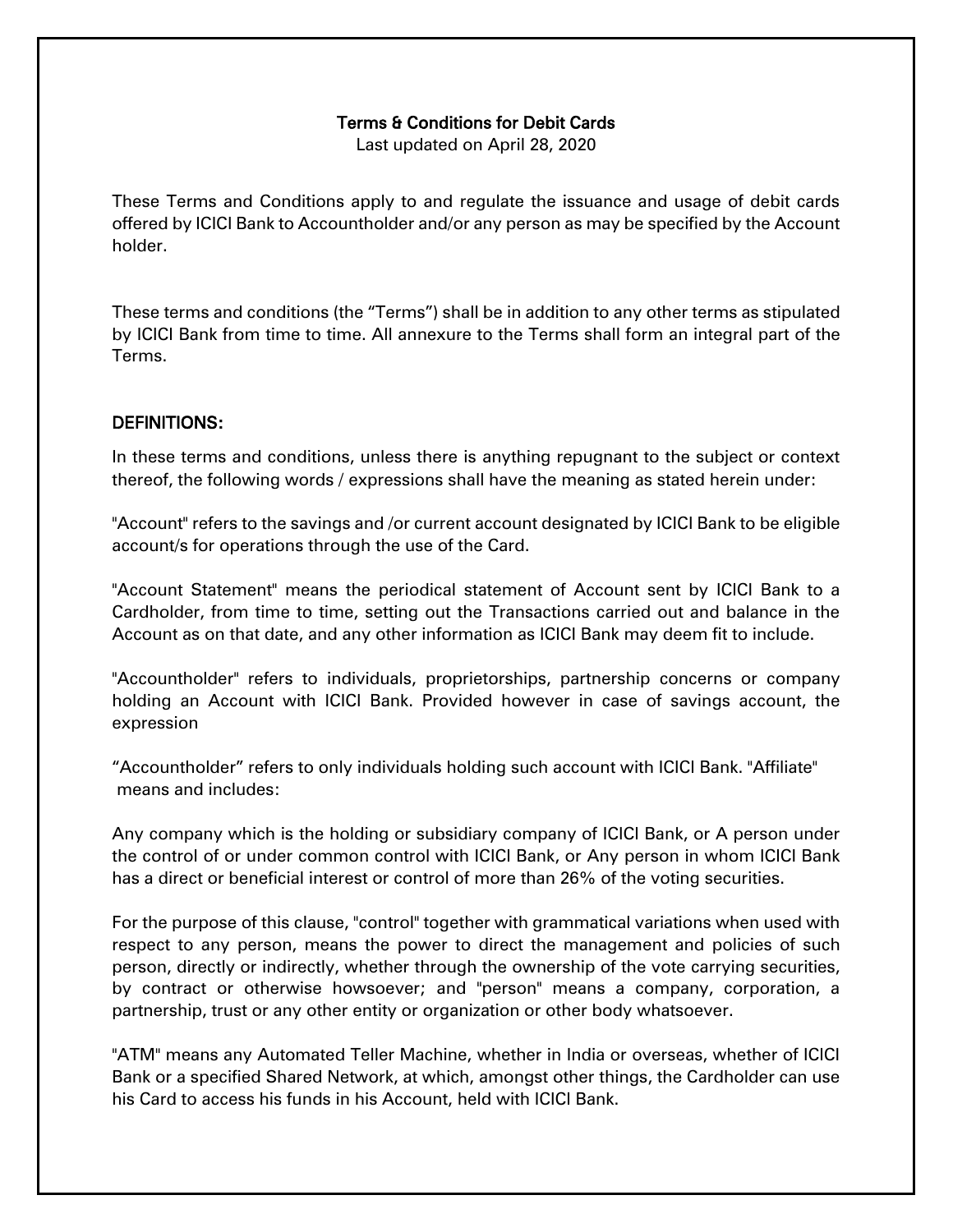"Card" refers to the ICICI Bank debit card issued to the Accountholder in India and/or any other person specified by the Accountholder to ICICI Bank.

"Cardholder" refers to the Accountholder of ICICI Bank or any such person authorized by the Accountholder to whom a Card has been issued and who is authorized to hold the Card. "ICICI Bank" or "the Bank" shall mean ICICI Bank Limited, a company incorporated under the Companies Act, 1956 and a bank within the meaning of the Banking Regulation Act, 1949, having its registered office at Landmark, Race Course Circle, Vadodara 390 007, and its corporate office at ICICI Bank Towers, Bandra Kurla Complex, Mumbai 400 051 (which expression shall, unless it be repugnant to the subject or context thereof, include its successors, representatives and assigns), the proprietors / owners of the Card. "ICICI Bank 24Hour Customer Care Center" refers to ICICI Bank -Phone Banking Service provided by ICICI Bank, which shall be available to all Cardholders. All Cardholders availing of the ICICI Bank 24Hour Customer Care Center shall be bound by the terms and conditions stipulated by ICICI Bank in this regard.

"PAYBACK" refers to the customer rewards program, managed and operated by Loyalty Solutions and Research Limited, a public company incorporated under the Companies Act, 1956 and having its Registered Office at Florence, J.L.Nehru Road, Vakola, Santacruz (E). Mumbai 400055 ("LSRL, which expression shall, unless repugnant to the subject or context thereof, include its successors and assigns") offering benefits, facilities or arrangements under the brand name of PAYBACK, to PAYBACK members.

"PAYBACK Card" means the card issued by LSRL to PAYBACK members as per the terms specified by LSRL. "PAYBACK member" means the Accountholder who is also enrolled as a member of LSRL and to whom a valid PAYBACK Card has been issued and who is authorized to hold the PAYBACK Card.

"International Transactions" refers to the Transactions entered into by the Cardholder on his internationally valid Card outside of India, Nepal and Bhutan.

"Internet Website" shall mean websites of the Merchant Establishments wherever located which honor the Card for payments to be made by the Cardholder of the goods and services purchased through these websites or otherwise and shall include among others, the websites of stores, shops, restaurants, hotels, utility companies, railways and airline organizations advertised as honoring the Card.

"Merchant Establishment" shall mean such physical and/or virtual establishments, wherever located, which honor a VISA / VISA Electron card or MasterCard and shall include, among others, stores, shops, restaurants, hotels and airlines cash advance points including ATMs and mail order advertisers (whether retailers, distributors or manufacturers).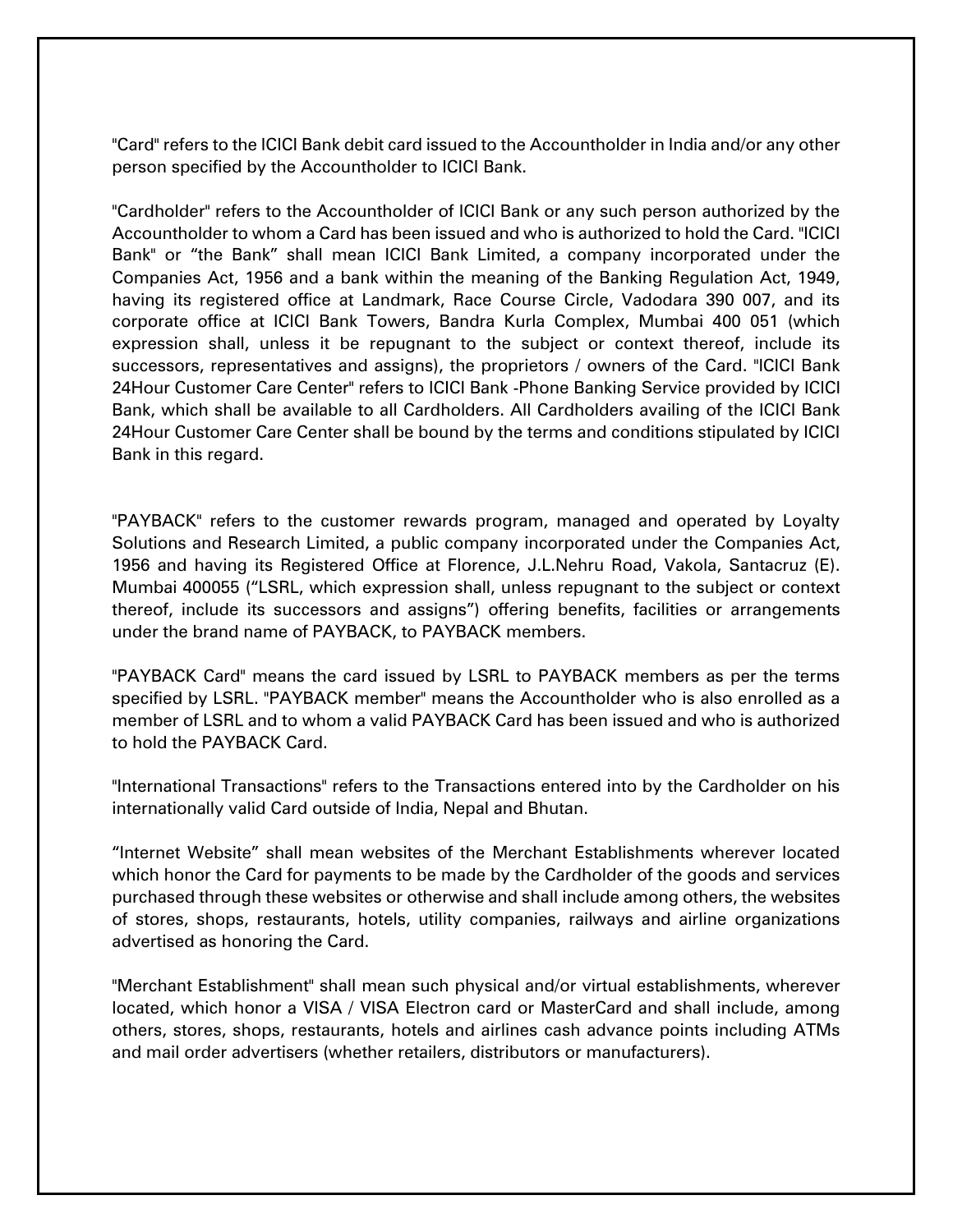"Merchant" means any person who owns or manages or operates a Merchant Establishment. "PIN" means the Personal Identification Number allocated to the Cardholder by ICICI Bank or chosen by the Cardholder/ Bank from time to time, in relation to the Card.

"POS Terminal" means the point of sale (POS) electronic terminals at Merchant Establishments whether in India or overseas, capable of processing card transactions and at which, amongst other things, the Cardholder can use his Card to access the funds from the Account linked with the Card to make purchases.

"Primary Account" shall mean such primary Account that is linked to the Card.

"Reward Points" shall mean points awarded by ICICI Bank under the Reward Program. "Reward Program" refers to the program wherein the Cardholder shall get Reward Points on the amounts spent by him/her using the Card at the Merchant Establishments.

"Shared Network" shall mean VISA or MasterCard or any other networks which honor the Card.

'Tariff Annexure' means an annexure detailing the charges applicable for the services offered on the Card. These charges are subject to changes at the sole discretion of ICICI Bank.

However normally such changes in charges may be made only with prospective effect giving prior notice of 1 month to the Cardholder.

"Valid Charge" means a charge incurred by the Cardholder for purchases of goods or services on the Card and any other charge as may be included by ICICI Bank from time to time for the purpose of this Reward Program.

"High Risk Countries (HRC)" means those countries where the risk of data pertaining to the Card getting compromised post any transaction being carried out in such countries is high and are categorized as high risk countries by ICICI Bank based on the Cards being used in such countries by the Card Member and various disputes and/or frauds that are reported by the Card Member's from time-to-time.

# INTERPRETATION:

a) All references to singular include plural and vice versa and the word "includes" should be construed as "without limitation".

b) Words importing any gender include the other gender.

c) Reference to any statute, ordinance or other law includes all regulations and other instruments and all consolidations, amendments, re-enactments or replacements for the time being in force.

d) All headings, bold typing and italics (if any) have been inserted for convenience of reference only and do not define limit or affect the meaning or interpretation of the Terms.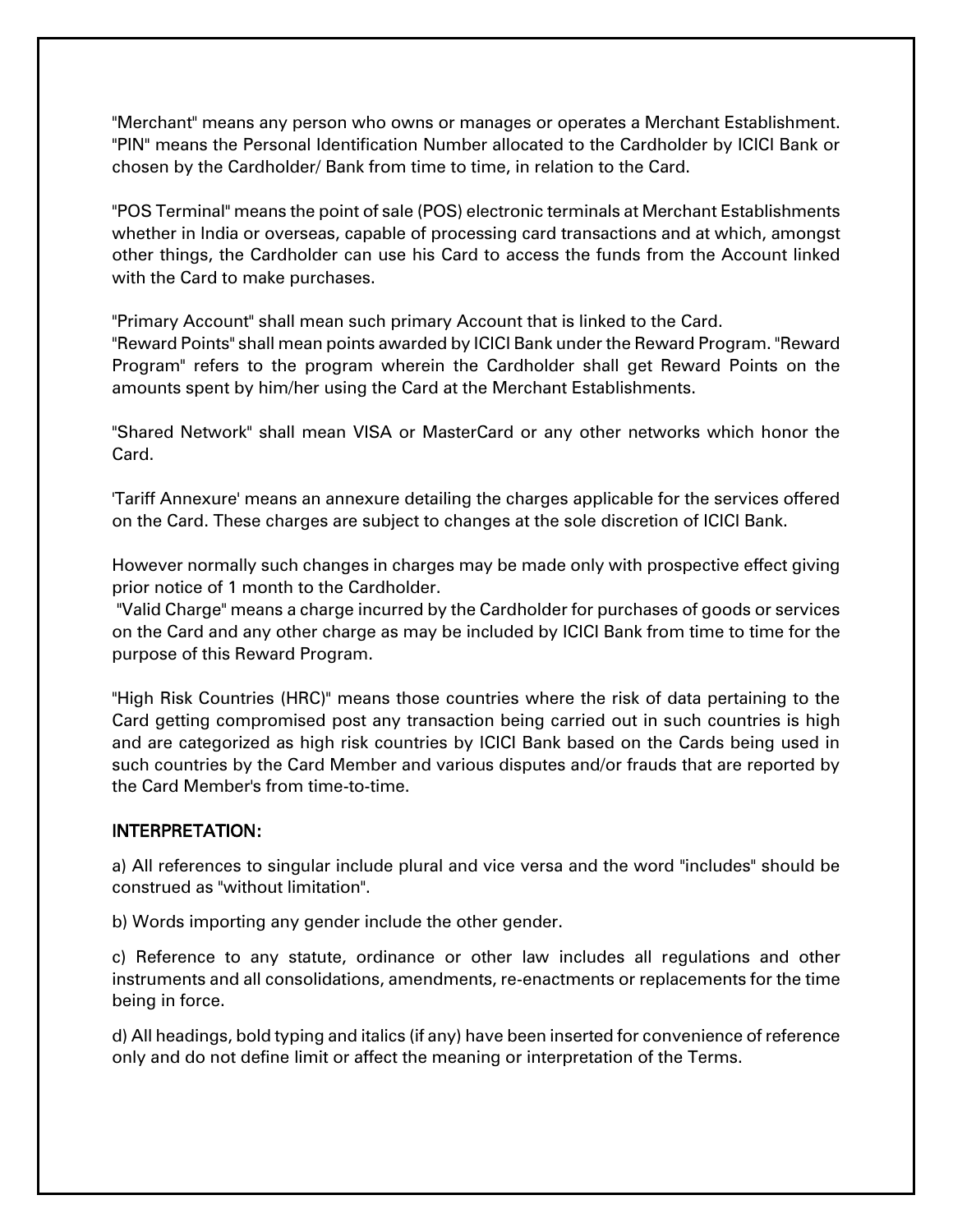e) References to VISA/MASTERCARD regulations pertain to the guidelines issued by VISA/MASTERCARD to all the member banks of its network.

f) The rules of interpretation as set out in the General Clauses Act shall, unless it is repugnant to the subject or context thereof, apply to the Terms as if incorporated herein.

### APPLICABILITY OF TERMS:

The Terms form the contract between the Cardholder and ICICI Bank. The Cardholder shall be deemed to have unconditionally agreed to and accepted the Terms by signing the Card application form, or acknowledging receipt of the Card in writing, or by signing on the reverse of the Card, or by performing a transaction with the Card or by requesting POS activation of the Card or activation through ATM or by requesting through ICICI Bank's 24-Hour Customer Care Center or after 10 days have elapsed since the Card was dispatched to his address on record.

The Terms will be in addition to and not in derogation of the terms and conditions relating to the Account of the Cardholder. The Cardholders availing of any services / facilities including but not limited to enquiry on transactions, Statement details through ICICI Bank 24-Hour Customer Care Center, ICICI Bank internet banking and/or any other channels, shall at all times continue be bound by the terms and conditions stipulated by ICICI Bank from time to time for such services / facilities.

#### BENEFITS OF CARD:

The Cardholder can access cash at the ATM/ at ICICI Bank branch, make payments at Merchant Establishments, ascertain information about his Account balance through the use of the Card at ATMs/ICICI Bank 24 Hour Customer Care/ Infinity /Corporate Internet Banking / by using Corporate Care Services or otherwise, place request for renewal of the fixed deposit held with ICICI Bank, or any such services as specified by ICICI Bank from time to time. The Cardholders availing of any such services through the use of the Card shall be bound by the terms and conditions stipulated by ICICI Bank, and as amended from time to time, with respect to such services. The Card is valid for use at ATMs and Merchant Establishments in India and abroad. However, the Card is not valid for payment in foreign exchange at Merchant Establishments in India, Nepal and Bhutan. The Card is valid up to the last day of the month indicated on the Card. Upon occurrence of the Transaction, the Account linked with the Card shall be instantaneously debited by ICICI Bank.

# PERSONAL IDENTIFICATION NUMBER:

To enable the Cardholder to use the Card, a Personal Identification Number (PIN) will be issued to him in the first instance. ICICI Bank exercises utmost care and caution when issuing the PIN/s and also ensures, to the maximum extent possible, that the same is not disclosed to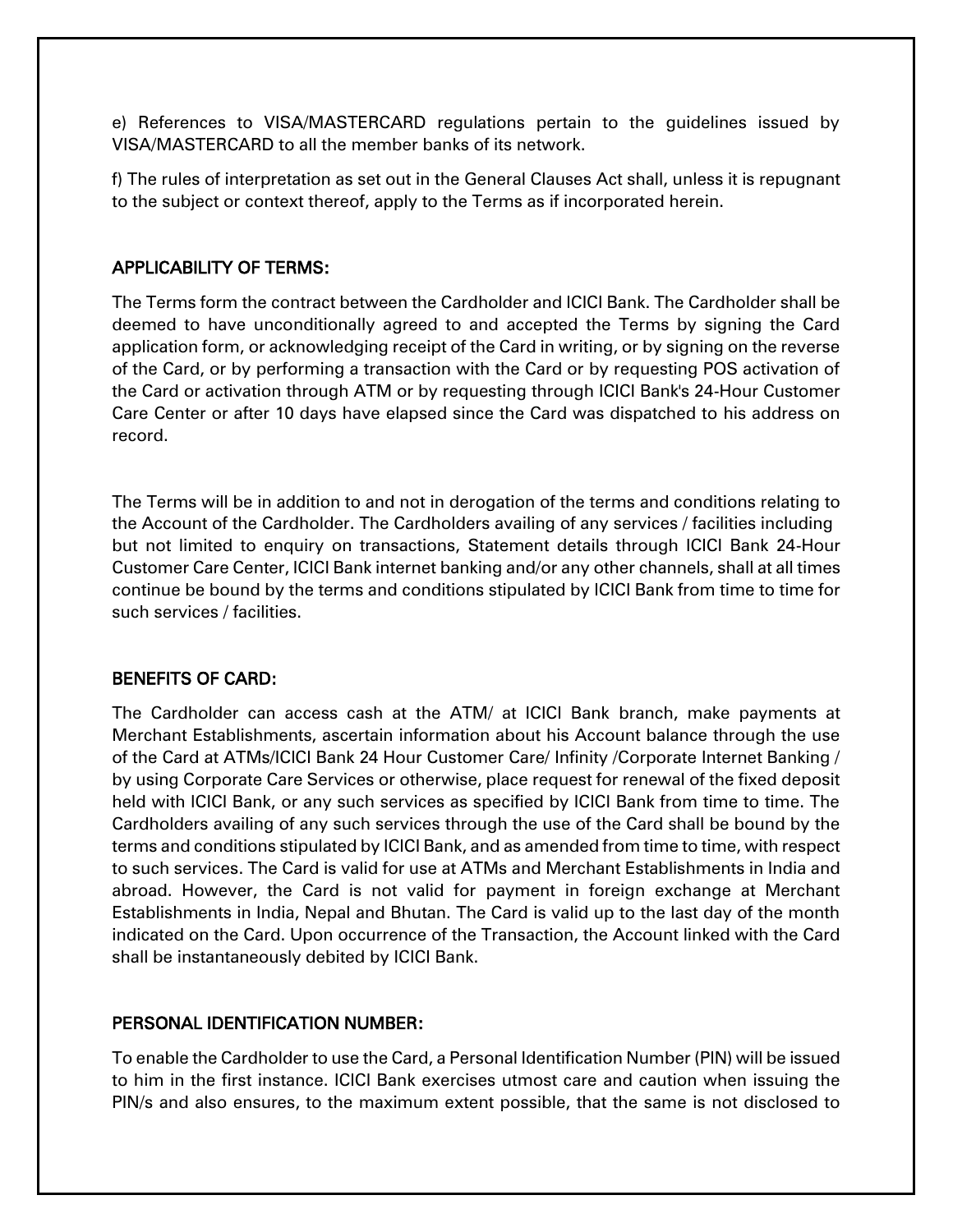anyone except the Cardholder. The PIN shall be mailed to him and the Cardholder shall ensure that the same is received in a sealed envelope. This PIN may subsequently, be changed by the Cardholder, at his own risk, at any ICICI Bank ATM or at designated ICICI Bank branches or at the ICICI Bank 24Hour Customer Care Center. The Cardholder acknowledges, represents and warrants that the PIN issued to it provides access to the Account and that the Cardholder accepts the sole responsibility for use, confidentiality and protection of the PIN, as well as for all orders and information changes entered in to the Account using such PIN. The Cardholder shall not record the PIN in any form so as to facilitate PIN coming to knowledge of a third party. The Cardholder grants express authority to ICICI Bank for carrying out transactions and instructions authenticated by the PIN and shall not revoke the same. ICICI Bank has no obligation to verify the authenticity of the transaction instruction sent or purported to have been sent from the Cardholder other than by means of verification of the Cardholder's PIN. The Cardholder shall at all times take all appropriate steps as mentioned in the Terms to maintain the security of the PIN. ICICI Bank may, in its absolute discretion issue a new PIN on the existing Card. Subject to the provisions stated herein and as specified by ICICI Bank from time to time, the Cardholder will not hold ICICI Bank liable in case of any improper/ fraudulent/unauthorized/ duplicate/erroneous use of the Card and/or the PIN. ICICI Bank will also not be liable for any consequences connected with the use/ misuse of the Card by any third party due to the Card falling in the hands of any third party or the PIN coming to the knowledge of any third party. If any third parties gain access to the services, including the Account, the Cardholder will be responsible and shall indemnify ICICI Bank against any liability, costs or damages arising out of such misuse / use by third parties based upon or relating to such access and use or otherwise.

# LOST OR STOLEN CARDS:

If a Card is lost or stolen, the Cardholder must file a report with the local police and send a copy of the same to ICICI Bank. The Cardholder may report a Card loss over the telephone to any of ICICI Bank's 24-Hour Customer Care Centers or by way of written communication or by fax to his branch of ICICI Bank or such other mode as may be acceptable to ICICI Bank.

ICICI Bank upon adequate verification will temporarily suspend the Card, and will subsequently hotlist/cancel the Card during working hours on a working day of ICICI Bank following the receipt of such intimation. If the Cardholder loses his Card overseas, he may either follow the above procedure or may report the loss through the VISA/MASTERCARD Global Emergency Assistance help lines; the charges for the usage of such services shall be borne by the Cardholder. The Cardholder is responsible for the security of the Card and shall take all steps towards ensuring the safekeeping thereof. Subject to Clause 10 of the Terms, the Cardholder will be liable for all charges incurred on the Card until the Card is hot listed/ cancelled. Further, in the event ICICI Bank determines that the aforementioned steps are not complied with, financial liability on the lost or stolen Card would rest with the Cardholder. The Cardholder shall take cognizance of the fact that once a Card is reported lost, stolen or damaged and is subsequently found, the same shall be promptly cut in half, returned to ICICI Bank and adequate care taken to prevent its misuse.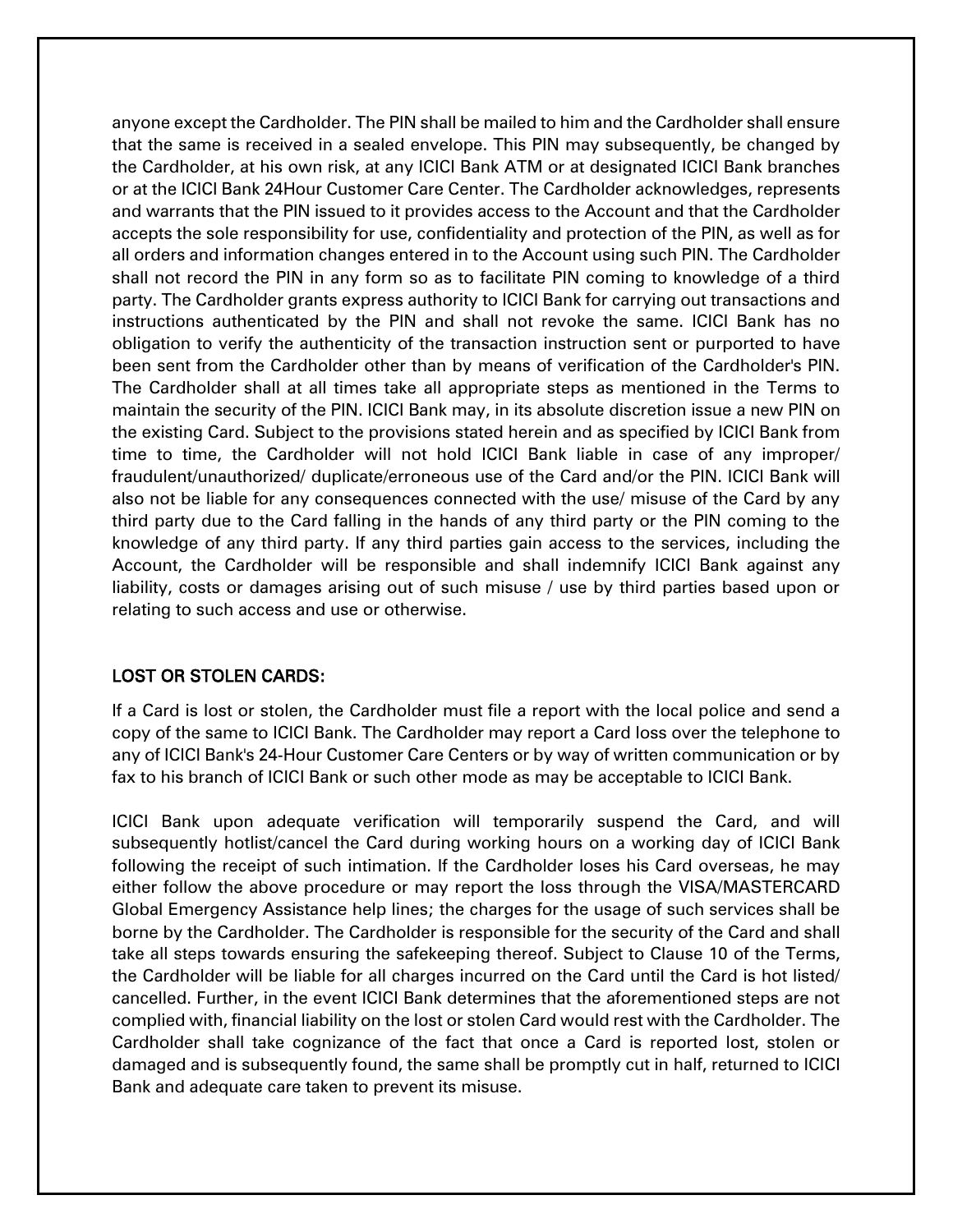ICICI Bank constantly monitors the risk of using the Card in the High Risk Countries. ICICI Bank will attempt to call the Card Members to inform them about the probable fraud risk that could emanate from such Card usage at High Risk Countries and shall seek consent from the Card Member to block the Card from further usage. In the event, the Card Member chooses not to block the Card after being informed by ICICI Bank of probable fraud risk or are not contactable by ICICI Bank, ICICI Bank shall not stand liable or responsible in any manner for any fraudulent transactions reported to it thereafter on account of fraudulent usage of the Card or otherwise.

# SURRENDER/REPLACEMENT OF CARD:

The Card issued to the Cardholder shall remain the property of ICICI Bank and will be surrendered to ICICI Bank, on request. The Cardholder shall return the Card to ICICI Bank for cancellation in the event the Cardholder no longer requires the services or if the services are withdrawn by ICICI Bank for any reason whatsoever. ICICI Bank, may, in its absolute discretion issue a replacement Card along with a new PIN to the Cardholders, including for any loss/ stolen Card.

# TERMINATION:

The Cardholder may discontinue/ terminate the Card anytime by a written notice to ICICI Bank accompanied by the return of the Card cut into two pieces diagonally. The Cardholder shall be liable for all charges incurred, up to the receipt of the written notice duly acknowledged by ICICI Bank. ICICI Bank may at any time, with or without notice, as to the circumstances in ICICI Bank's absolute discretion require, terminate the Card.

# USAGE GUIDELINES:

The Cardholder shall at all times ensure that the Card is kept at a safe place and shall under no circumstances whatsoever allow the Card to be used by any other individual. The Cardholder will sign the Card immediately upon receipt. The Cardholder must change the PIN assigned by ICICI Bank after the first usage and choose another PIN as a safety measure for secured usage of the Card. The Cardholder will be responsible for all facilities granted by ICICI Bank and for all related charges and shall act in good faith in relation to all dealings with the Card and ICICI Bank. ICICI Bank reserves the right to change the types of Transactions supported by the Card subject to a notice being given to the Cardholder in accordance with Clause 24. The Cardholder shall notify ICICI Bank immediately of any error or irregularity in maintaining the Account/ Card by ICICI Bank at any ICICI Bank's 24-Hour Customer Care Centers or by way of written communication or by fax to his branch of ICICI Bank or such other mode as may be acceptable to ICICI Bank. International Debit Cards can be used only for permissible current account transactions under the Foreign Exchange Management Act (FEMA), 1999 (and/or any other applicable laws) and the item-wise limits as mentioned in the Schedules to the Government of India Notification No.G.S.R. 381(E) dated May 3, 2000, as amended from time to time, are equally applicable to payments made through use of these Cards. International Debit Cards can be used on Internet for any purpose for which exchange can be purchased from an authorized dealer in India. International Debit Cards cannot be used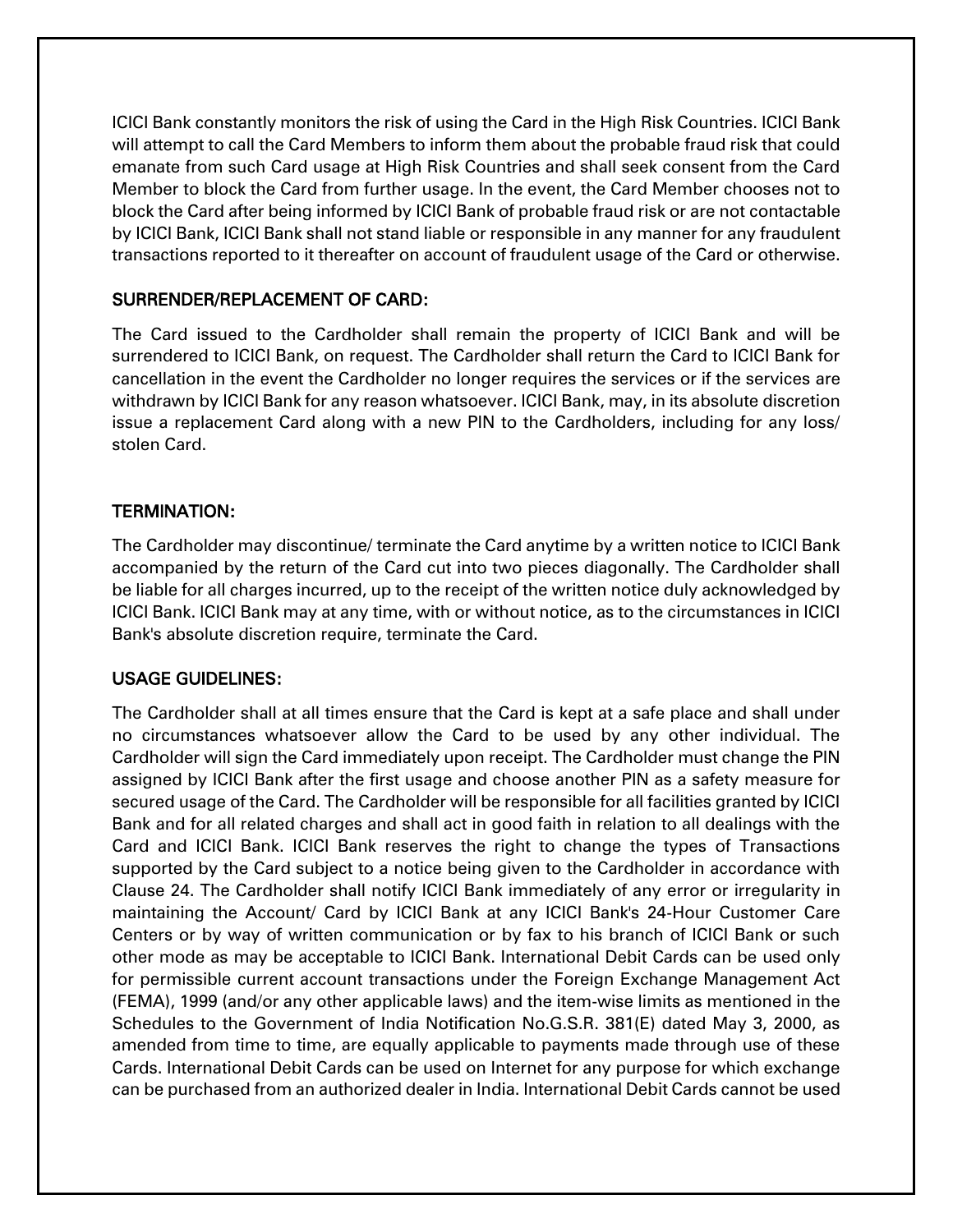on internet for purchase of prohibited items like lottery tickets, banned or proscribed magazines, participation in sweepstakes, and payment for call-back services, remittance in any form towards overseas forex trading, margin calls to overseas exchanges/overseas counterparty, trading in foreign exchange in domestic/overseas markets etc. or any illegal activities; no withdrawal of foreign exchange is permitted for such items /activities. The Cardholder is under an obligation not to countermand an order/ Transaction which he/she has conducted with the Card.

# LIABILITY IN CASE OF UNAUTHORIZED TRANSACTIONS

If a Card is lost or stolen or in the event of any unauthorized transaction on the Card, the Card Member must immediately report the loss/theft to ICICI Bank in accordance with the provisions detailed herein above. The Cardholder must also immediately notify the loss/ theft of the Card by calling the ICICI Bank's 24hour Customer Care Center or by way of a written communication or fax to his branch of ICICI Bank or such other mode as may be acceptable to ICICI Bank.

The Cardholder shall not bear any financial liability, to the extent of and in accordance with the provisions of this section, for an unauthorized transaction (except ATM cash withdrawal and online Debit Card usage) provided he/ she notifies ICICI Bank in writing immediately of such unauthorized transaction and the Cardholder is not, in the opinion of ICICI Bank, guilty of negligence, fraud or collusion. The said benefit shall be available to Cardholder subject to the terms contained herein and the amount of the above referred unauthorized transaction shall be credited to the Account, only in the event the following conditions are fulfilled:

i. If the Card is duly reported to be lost/ stolen by the Cardholder as per the procedure laid down by ICICI Bank and upon the Cardholder submitting a copy of the FIR reporting such loss/ theft of the Card to ICICI Bank; If the said unauthorized transaction/s is/ are conducted within a period of 15 days prior to the date of such reporting of loss/ theft of the Card to ICICI Bank; ii. If the Cardholder has conducted at least one purchase transaction using the Card, within 3 months prior to the date of such reporting of loss/ theft of the Card; and

iii. If the Cardholder has registered his mobile number with ICICI Bank for mobile banking facility. However, ICICI Bank may, at its sole discretion deny the Cardholder the said benefit entirely or increase the amount of the Cardholder's liability in this regard:

i. If ICICI Bank, in its sole opinion, determines, based on available evidence (provided by the Cardholder and/ or otherwise obtained) that the Cardholder was grossly negligent or fraudulent in the handling of the Account or the Card (including protecting the Card, or Account or PIN, and reporting the loss or unauthorized Transactions) and/ or ii. If ICICI Bank, in its sole opinion, determines that further investigations are required, including those for the unauthorized transactions and/or merchant types; and/or iii. If the prior account history of the Cardholder is unsatisfactory;

The responsibility of ICICI Bank for the non-execution or defective execution of an unauthorized transaction is limited to the principal sum and the loss of interest, subject to the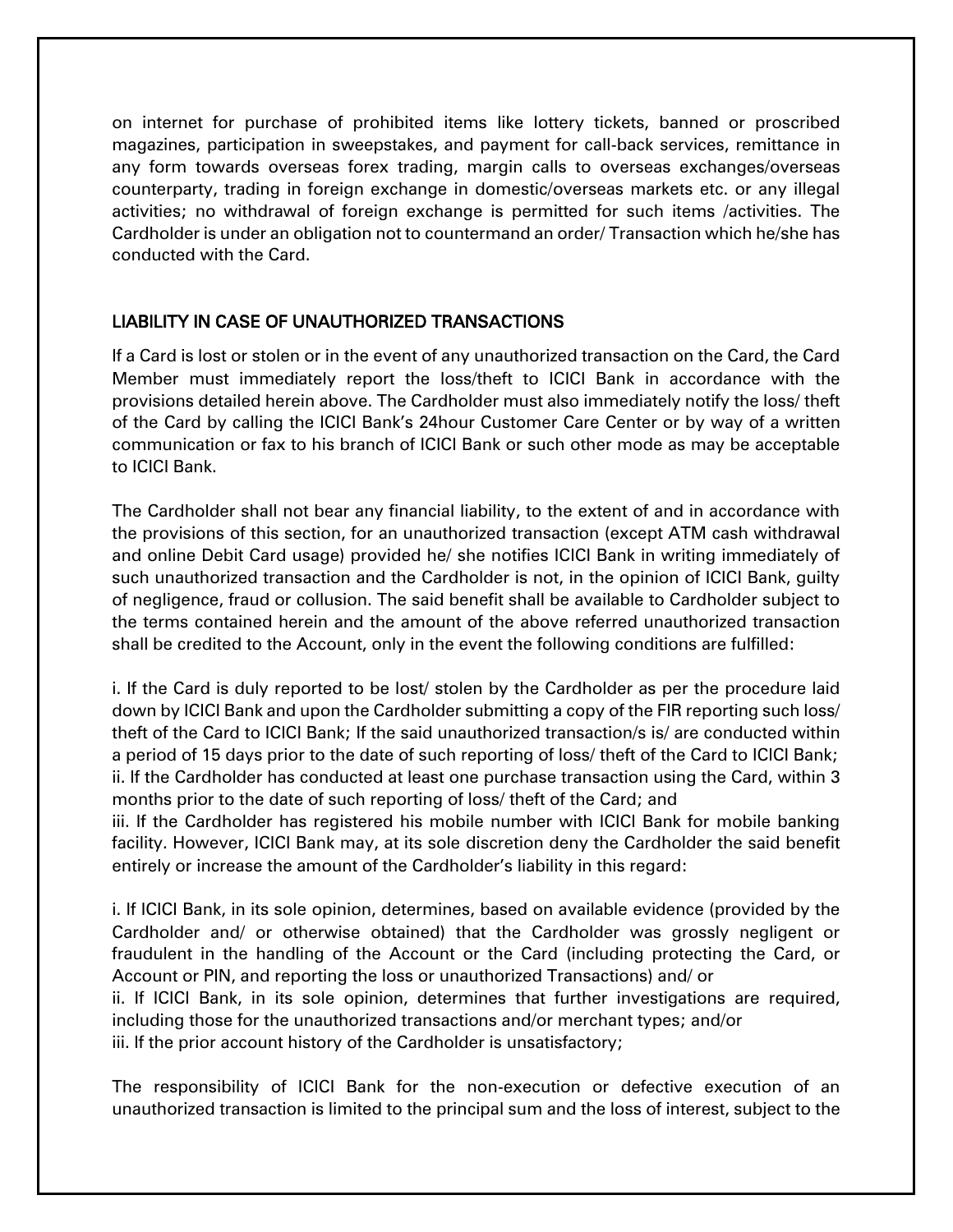provisions of the law governing the terms. Provided further that the total liability of ICICI Bank in this regard for any unauthorized transaction conducted on the Card shall be limited to ₹1,00,000 (Rupees One Lakh only) only and the same is subject to change, at the sole discretion of ICICI Bank, from time to time.

# MULTIPLE ACCOUNTS

The Cardholder agrees that in case he has multiple accounts with ICICI Bank, ICICI Bank will decide the number of accounts, which will have the Card facility on them. In case of Cards linked to multiple Accounts, fast cash Transactions on ICICI Bank ATMs, all Transactions done on Shared Network ATMs and POS Terminal Transactions carried out with the Card will be affected only on the Primary Account. ICICI Bank will debit the Accounts linked to the Card for the value of all purchases of goods or services, cash, fees, charges and payments payable by the use of the Card. All Transactions will be reflected in the Account Statement of the Account(s), which are linked to the Card.

# STATEMENTS AND RECORDS

The Cardholder can get a verbal or written history of his Transactions by calling the ICICI Bank 24Hour Customer Care Center. The Cardholder can also check the transaction records from the Account Statement available online at ICICI Bank's website and last 10 transactions on ICICI Bank ATM. The Cardholder will inform ICICI Bank in writing within 15 days, if any irregularities or discrepancies exist in the transactions/ particulars of the Account on any Account Statement that is made available to the Cardholder. If ICICI Bank does not receive any information to the contrary within 15 days ICICI Bank may assume that the Account Statement and the transactions are correct. To ensure the Cardholder's interests, ICICI Bank may record on camera or on videotape, at its own discretion the access to and the presence of any person while availing the use of the Card facilities. All records maintained by ICICI Bank, in electronic or documentary form of the instructions of the Cardholder and such other details (including but not limited to payments made or received) pursuant to the Terms, and all camera/video recordings made as mentioned above shall as against the Cardholder, be deemed to be conclusive evidence of such instructions and such other details.

# ATM USAGE:

The Card can be used at the ATM locations with the help of the confidential PIN. All Transactions conducted with use of the PIN will be the Cardholder's responsibility. The Cardholder agrees that he will be allowed to withdraw only a certain amount of cash per transaction per day as determined by ICICI Bank irrespective of the credit balance in the Account(s). This amount will be announced from time to time. Any attempt to violate this limit may lead to withdrawing of his Card facility. When the Cardholder completes a transaction through an ATM he can opt to receive a printed transaction record i.e. the transaction slip/ ATM receipt. The amount of available funds is shown on this ATM receipt when the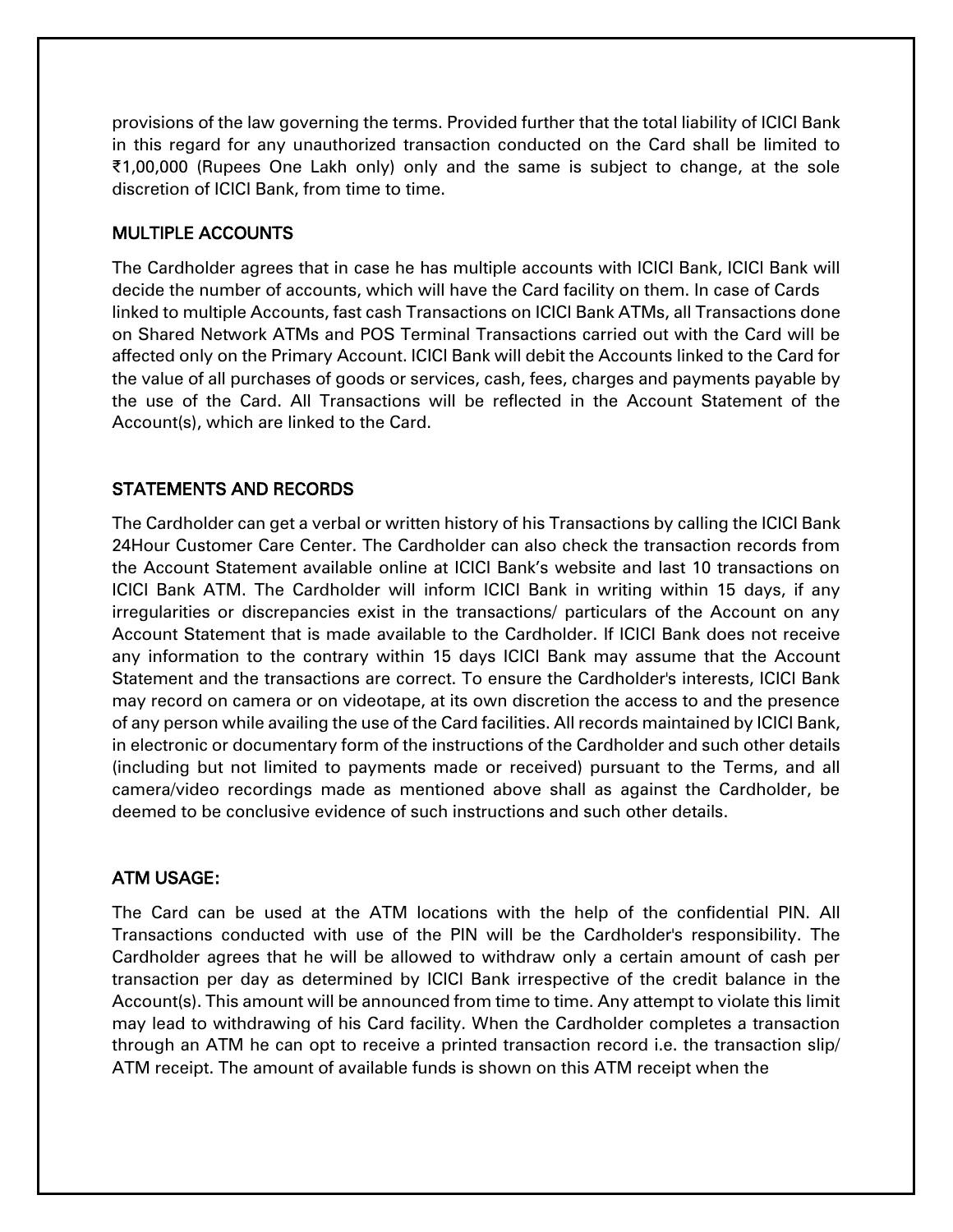Cardholder uses his Card. The Cardholder is advised to retain the record of Transactions generated by the ATM with him. The Cardholder agrees not to attempt to withdraw using the Card unless sufficient funds are available in the Account. The onus of ensuring adequate Account balances is entirely on the Cardholder.

### MERCHANT LOCATION USAGE:

The Card is acceptable at all Merchant Establishments in India and abroad which display the logos of ICICI Bank/VISA/MASTERCARD and/or such other agencies recognized by ICICI Bank and which have a POS terminal. The Card is for electronic use only as in the case of the charge slip/ sales slip printed electronically from the POS terminal. The Cardholder must sign a sales slip whenever the Card is used at a Merchant Establishment and should retain his copy. The Bank at an additional charge may furnish copies of the sales slip. Any sales slip not personally signed by the Cardholder, but which can be proved as being authorized by the Cardholder will be his liability. The Card is operable with the help of the Cardholder's signature or the PIN at POS terminals installed at Merchant locations depending on the functionality of the POS Terminal. The Bank will not accept responsibility for any dealings, which the Cardholder may have with the Merchant including but not limited to the supply of goods and services. In the event the Cardholder has any complaints concerning any Merchant Establishment, the Cardholder with the Merchant Establishment should resolve the matter and failure to do so will not relieve him from any obligations to ICICI Bank.

However, the Cardholder should notify ICICI Bank of this complaint immediately. ICICI Bank accepts no responsibility for any surcharge levied by any Merchant Establishment and debited to the Account linked with the Card with the Transaction amount. Any charge or other payment requisition received from a Merchant Establishment by ICICI Bank for payment shall be conclusive proof that the charge recorded on such requisition was properly incurred at the Merchant Establishment for the amount and by the Cardholder using the Card referred to in that charge or other requisition, except where the Card has been lost, stolen or fraudulently misused, the burden of proof for which shall be on the Cardholder. In case a Cardholder wishes to cancel a completed transaction due to an error or on account of merchandise return, the Merchant must cancel the earlier sales slip and the Cardholder must retain a copy of the cancelled sales slip. In the event of reversal/refund of debits due to such Transactions charge slip / sales slip needs to be produced by the Cardholder, if called for. The Card is not to be used at hotels during check-in and also at other locations where paying arrangement is done before completion of the purchase transaction or service.

# REWARD PROGRAM

Under the Reward Program, ICICI Bank shall award Reward Points for Valid Charges incurred by the Cardholders on the Card. ICICI Bank shall also at its sole discretion award additional Reward Points to the Cardholder. ICICI Bank Reward Points, as earned by the Cardholder, shall be indicated in the account statement sent to the Cardholder from time to time. It is to be noted that Reward Program shall not be applicable to partnership concerns or company (ies)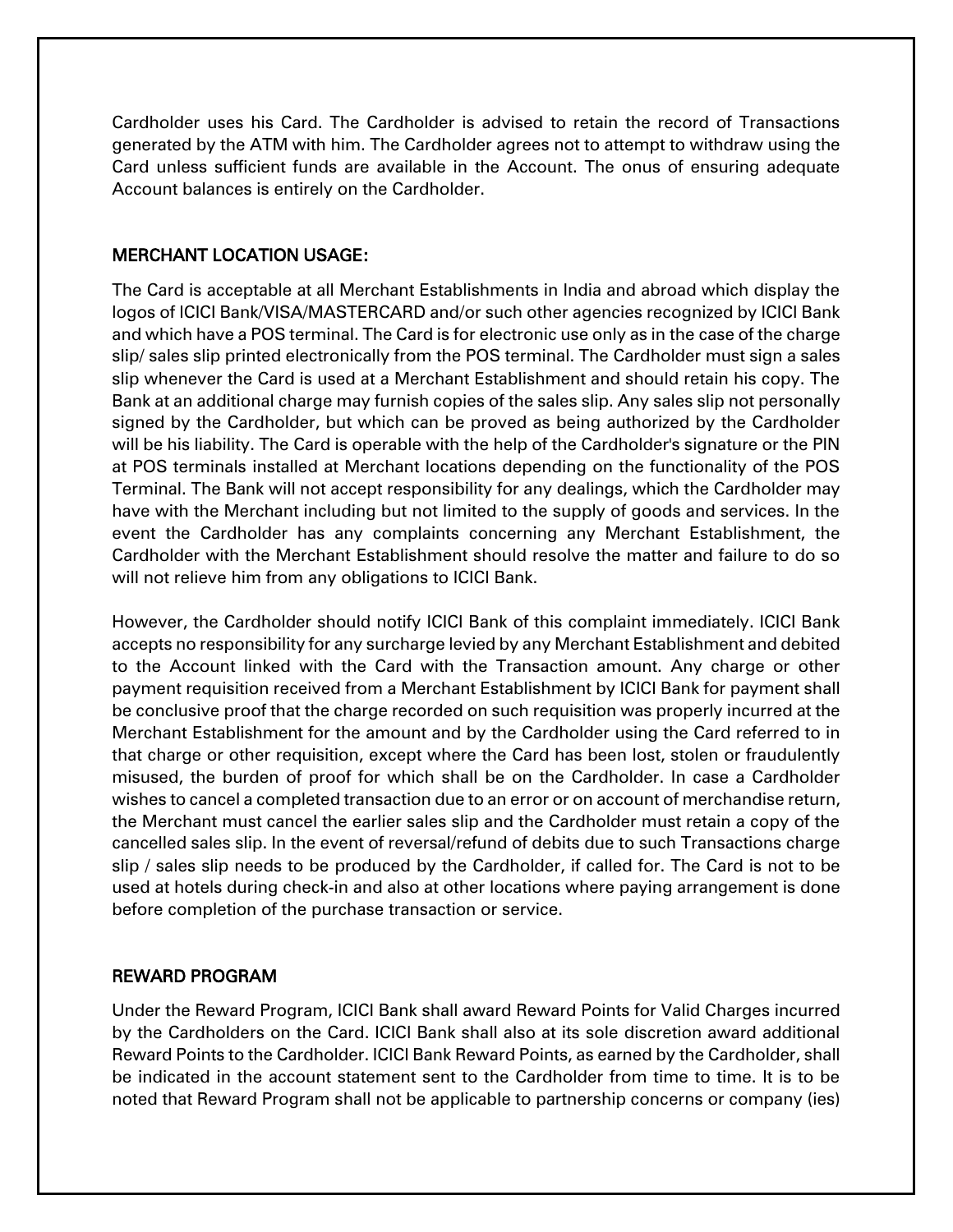holding an Account with ICICI Bank. The Reward Points can be redeemed by the Cardholder only upon the Cardholder becoming PAYBACK member and by use of the PAYBACK Card against the item(s) available in the PAYBACK reward catalogue as may be communicated by LSRL to the PAYBACK Members. For details in order to become a PAYBACK card member, the Cardholder may visit the PAYBACK website at "www.PAYBACK.in". In addition to these terms and conditions, the Cardholders shall also be governed by the terms pertaining to PAYBACK Card issued by LSRL. On redemption, the Rewards Points so redeemed will automatically stand reduced from the accumulated Reward Points in the Card-Account. Computation of the Reward Points shall be final, conclusive and binding on the Cardholder and will not be liable to any dispute or questioning. Any tax (es) or charges payable to the Government or any other authority or body or any participating establishment which may arise or accrue to the Cardholder by redemption as aforesaid or otherwise as a result of this Reward Program, shall be to the sole account of the Cardholder. ICICI Bank expressly reserves the right, at any time and without prior notice to the Cardholders, to add to and /or alter, modify, change or vary all or in part, this Reward Program, or withdraw it altogether. Nothing contained in this Reward Program shall be construed as a binding obligation upon ICICI Bank or any participating establishment to continue the Reward Program in the event of the termination of the Reward Program or otherwise. This Reward Program is voluntary and it is understood that a Cardholder in the normal course of Card usage voluntarily incurs all charges. Disputes, if any, arising out of or in connection with, or as a result of this Reward Program or otherwise shall be subject to the exclusive jurisdiction of the competent courts/tribunals in Mumbai only. Further, disputes pertaining to PAYBACK Card and/ or Reward Points redemption shall be resolved directly by the Cardholders with LSRL, without involving ICICI Bank in any manner whatsoever and ICICI Bank shall not be liable for any such dispute that may arise between the Cardholder and LSRL. ICICI Bank reserves the right to nullify the Reward Points in case of ICICI Bank induced closure of the Account or the termination / cancellation of the Card.

### GLOBAL CARDHOLDER ASSISTANCE SERVICES (VISA/MASTERCARD) GLOBAL EMERGENCY ASSISTANCE HELPLINES)

The multi-lingual VISA/MASTERCARD Emergency Assistance Services Programme offers worldwide emergency referral assistance to VISA/MASTERCARD Cardholders when traveling overseas. These include a wide range of legal, medical and other services. The communications and arrangements of services of the emergency assistance programme are provided by a third party service provider and are paid for by VISA/MASTERCARD International and the Cardholder is responsible for the cost of any and all medical, legal or other services used. Assistance is provided on a best effort basis and may not be available due to problems of time, distance or locations. The medical and/or legal professionals suggested and/or designated by VISA/MASTERCARD International are not employees of VISA/MASTERCARD International and, therefore, they are not responsible for the availability, use, acts, omissions or results of any medical, legal or transportation service. The Bank does not accept any responsibility for the arrangement or the use of such services.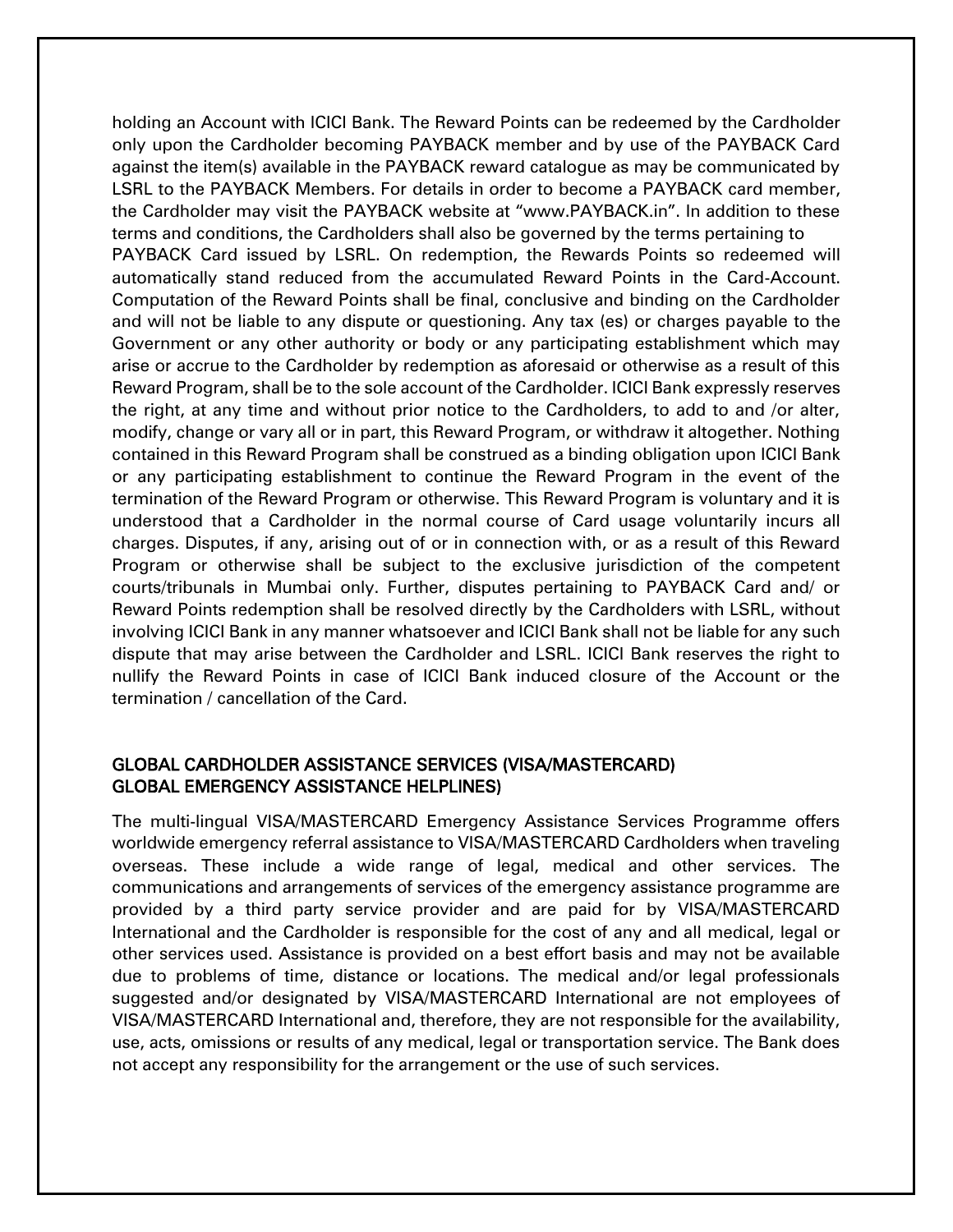#### EXCLUSION FROM LIABILITY

In consideration of Bank providing the Cardholder with the facility of Card, the Cardholder hereby agrees to indemnify and keep ICICI Bank and /or its employees indemnified from and against all actions, claims, demands, proceedings, losses, damages, costs, charges and expenses whatsoever which ICICI Bank may at any time incur, sustain, suffer or be put to as a consequence of or by reason of or arising out of providing the Cardholder the said facility of the Card or by reason of ICICI Bank's acting in good faith and taking or refusing to take or omitting to take action on the Cardholder's instructions, and in particular arising directly or indirectly out of the negligence, mistake or misconduct of the Cardholder; breach or noncompliance of the terms and conditions pertaining to the Account and/or fraud or dishonesty relating to any Transaction by the Cardholder or his employee or agents.

The Cardholder shall indemnify and hold harmless ICICI Bank from any and all consequences arising from the Cardholder not complying with the Exchange Control Regulations of the RBI, breach of Foreign Exchange Management Act (FEMA) and the rules and regulations made there under and/or any other Act/Authority. The Cardholder shall also indemnify ICICI Bank fully against any loss on account of misplacement by the courier or loss-in-transit of the Card/PIN. Without prejudice to the foregoing, ICICI Bank shall be under no liability whatsoever to the Cardholder in respect of any loss or damage arising directly or indirectly out of: Any defect in quality of goods or services supplied. The refusal of any person to honor to accept a Card. The malfunction of any computer terminal/ system not within ICICI Bank's control. Effecting Transaction instructions other than by a Cardholder. Handing over of the Card by the Cardholder to anybody other than the designated employees of ICICI Bank at ICICI Bank's premises. The exercise by ICICI Bank of its right to demand and procure the surrender of the Card prior to the expiry date exposed on its face, whether such demand and surrender is made and/or procured by ICICI Bank. The exercise by ICICI Bank of its right to terminate any Card.

Any injury to the credit, character and reputation of the Cardholder alleged to have been caused by the re-possession of the Card and/or, any request for its return or the refusal of any Merchant Establishment to honor or accept the Card. Any misstatement, misrepresentation, error or omission in any details disclosed by ICICI Bank except as otherwise required by law, if ICICI Bank receives any process, summons, order, injunction, execution distrait, levy lien, information or notice which ICICI Bank in good faith believes/ calls into question the Cardholder's ability, or the ability of someone purporting to be authorized by the Cardholder, to transact on the Card, ICICI Bank may, at its option and without liability to the Cardholder or such other person, decline to allow the Cardholder to obtain any portion of his funds, or may pay such funds over to an appropriate authority and take any other steps required by applicable law. ICICI Bank reserves the right to deduct from the Cardholder's Account a reasonable service charge and any expenses it incurs, including without limitation reasonable legal fees, due to legal action involving the Cardholder's Card. Any statement made by any person requesting the return of the Card or any act performed by any person in conjunction; In the event a demand or claim for settlement of outstanding dues from the Cardholder is made, either by ICICI Bank or any person acting on behalf of ICICI Bank, the Cardholder agrees and acknowledges that such demand or claim shall not amount to be an act of defamation or an act prejudicial to or reflecting upon the character of the Cardholder, in any manner. The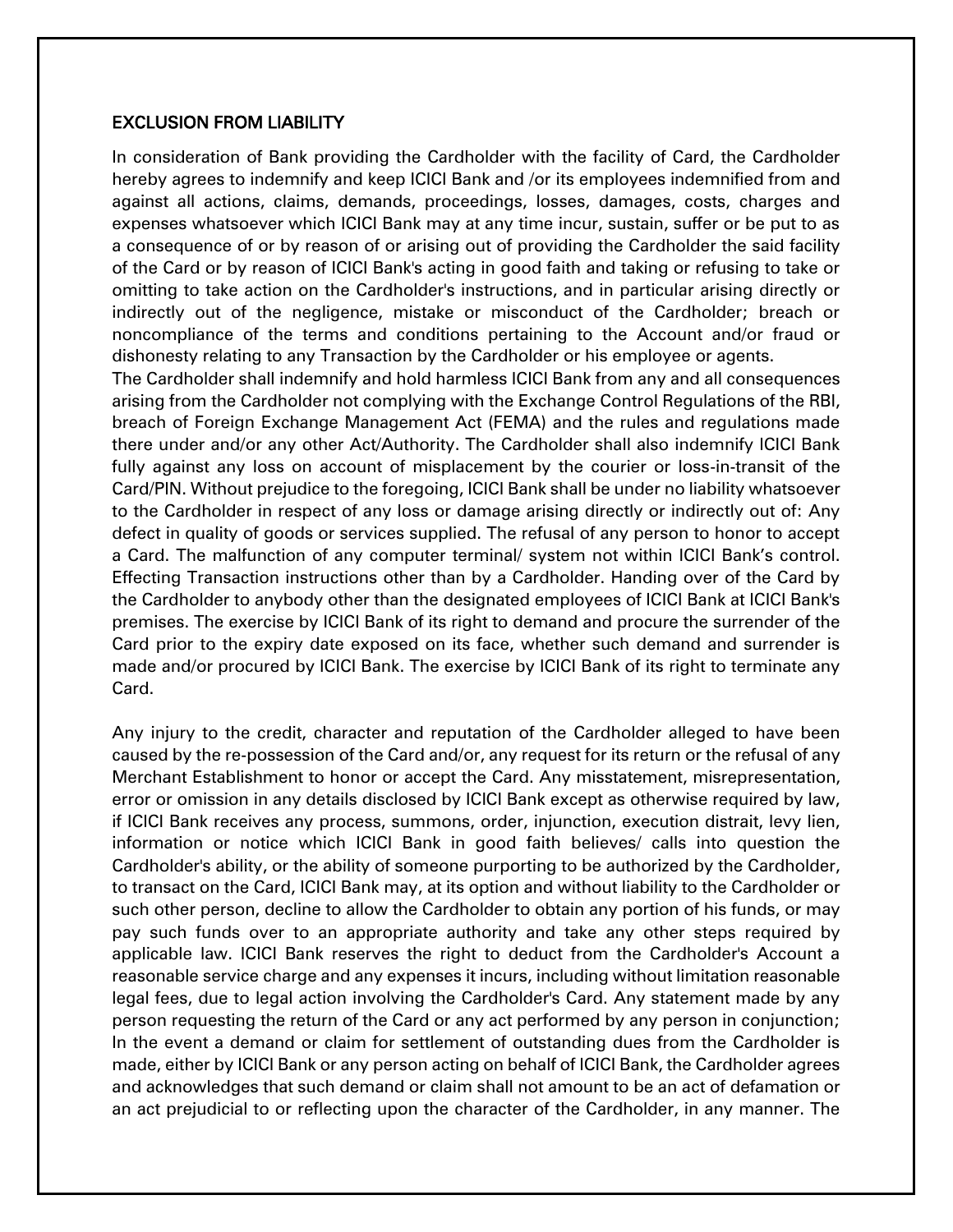Cardholder agrees to indemnify ICICI Bank for any machine/mechanical error/failure. However, ICICI Bank shall be liable for all direct losses incurred by the Cardholder, caused due to a technical error/ malfunction, which is directly within ICICI Bank's control. However, ICICI Bank shall not be liable for any loss caused due to a technical breakdown of the payment system if the same was recognizable by the Cardholder by a message on the display of the device or was otherwise known/ communicated. The liability of ICICI Bank in cases of nonexecution1 or defective execution of the Transaction shall be limited to the principal value of the Transaction and the interest thereof, if any, subject to ICICI Bank's policies and applicable law/s.

### ADDITION/WITHDRAWAL OF FACILITIES:

ICICI Bank may, at its discretion, make available to the Cardholder more services on the Card, ATMs, POS Terminals, Internet or otherwise and/or other devices through Shared Networks for the Cardholder's convenience and use. All fees and charges related to Transactions done by the Cardholder at these devices, as determined by ICICI Bank from time to time will be recovered by a debit to the Account linked with the Card. The Cardholder understands and agrees that the Shared Networks may provide different functionalities and service offerings and different charges for different services. ICICI Bank shall also, in its sole discretion, at any time, without notice to the Cardholder, be entitled to withdraw, discontinue, cancel, suspend/or terminate the facility to use the Card and/or services related to it, at ATMs / POS Terminal/Internet / other devices within/outside India and shall not be liable to the Cardholder for any loss or damage suffered by him resulting in any way from such suspension or termination.

#### DISCLOSURES:

The Cardholder hereby agrees that in case the Cardholder commits a default in payment or repayment of any amount due on the Card, ICICI Bank and/or the Reserve Bank of India (RBI) will have an unqualified right to disclose or publish the details of the default including the name of the Cardholder and/or its directors/partners/ co-applicants, as applicable, as defaulters in such manner and through such media as ICICI Bank or RBI in their absolute discretion may think fit. The Cardholder hereby authorizes ICICI Bank to exchange, share or part with all the information relating to the Cardholder's details and repayment history information and all information pertaining to and contained in the Terms or as expressed in the application made for the Card to its Affiliates/ banks / financial institutions/ credit bureaus / agencies / statutory bodies as may be required and undertakes not to hold ICICI Bank/its Affiliates/the other group companies of ICICI Bank Group and their agents liable for use of the aforesaid information.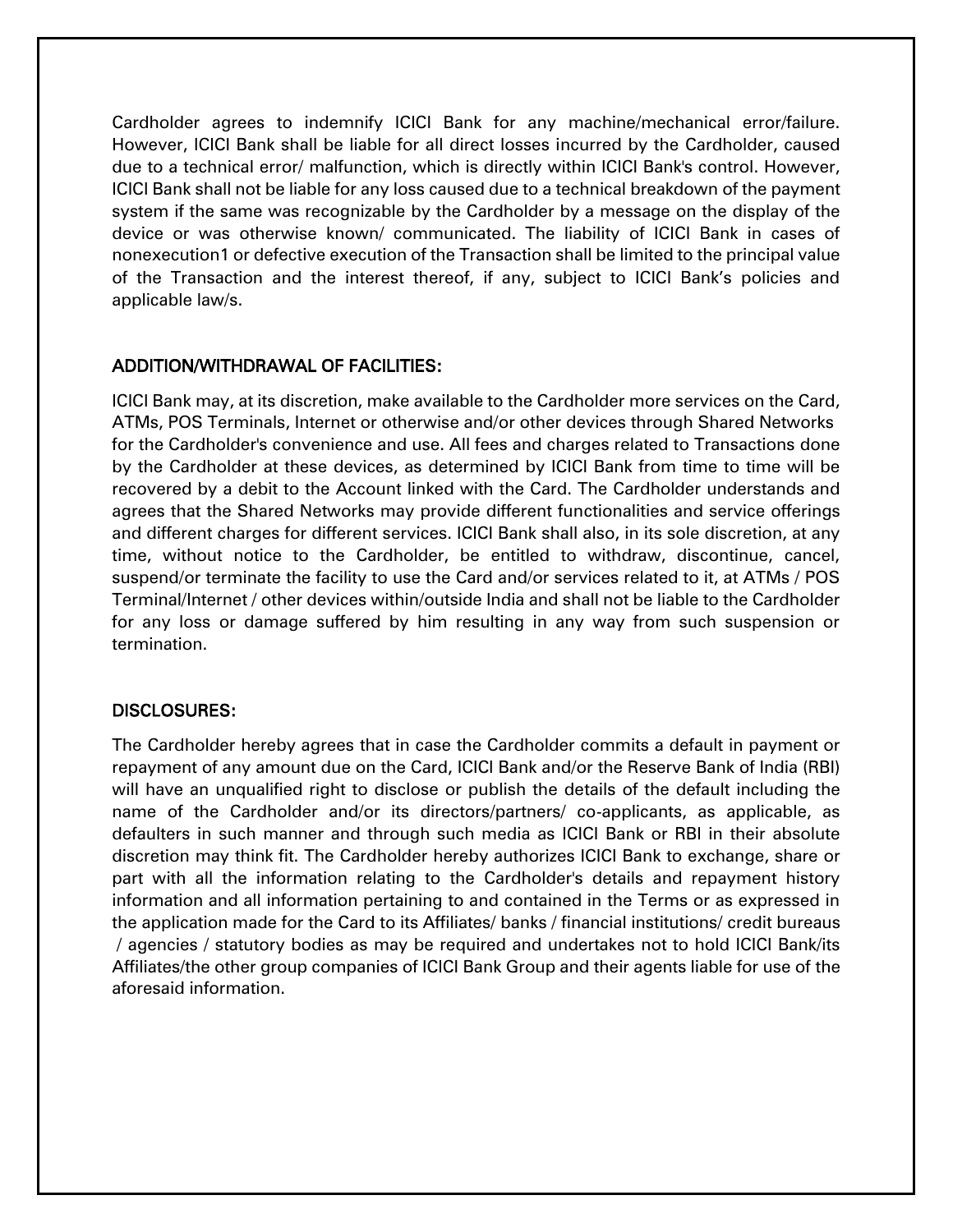#### FEES AND CHARGES:

The annual fees for the Card will be debited to the Primary Account linked with the Card on application/renewal at the Bank's prevailing rate. The fees are not refundable. The Cardholder shall maintain at all times such minimum balance in the Account, as ICICI Bank may stipulate from time to time. ICICI Bank reserves the right at any time to charge the Cardholder for the issue or reissue of a Card and/or any fees/charges for the transactions carried out by the Cardholder on the Card. Any government charges, duty or debits, or tax payable as a result of the use of the Card shall be the Cardholder's responsibility and if imposed upon ICICI Bank (either directly or indirectly), ICICI Bank shall debit such charges, duty or tax against the Account. In addition, operators of Shared Networks may impose an additional charge for each use of their ATM/ POS Terminal/other device, and any such charge along with other applicable fees/charges will be deducted from the Cardholder's Account. There will be separate service charges levied for such facilities as may be announced by the Bank from time to time and deducted from the Cardholder's Account. In the situation that the Account does not have sufficient funds to deduct such fees, the Bank reserves the right to deny any further Transactions. In case of Accounts classified as overdrawn Accounts, the Cardholder will have to rectify the Account balance position immediately. In every such situation where the Account gets overdrawn, a flat charge could be levied in addition to the interest to be charged on the debit balance in the Account. This charge will be determined by the Bank and will be announced from time to time. In the event of an Account being overdrawn due to Card Transactions, the Bank reserves the right to setoff this amount against any credit lying from any of the Cardholder's other Accounts held jointly or singly without giving any notice. Nothing in the Terms shall affect the Bank's right of setoff, transfer and application of monies at law or pursuant to any other agreement from time to time subsisting between the Bank and Cardholder. The Cardholder also authorizes ICICI Bank to deduct from his Account, and indemnifies ICICI Bank against any expenses it may incur in collecting money owed to it by the Cardholder in connection with the Card. (including without limitation reasonable legal fees).

ICICI Bank may, at its discretion levy penal charges for non-maintenance of the minimum balance. In addition to the minimum balance stipulation ICICI Bank may levy service and other charges for use of the Card, which will be notified to the Cardholder from time to time. In the case of transactions entered into by the Cardholder through his internationally valid Debit Card, the equivalent in the currency in which the Cardholder's Account is held, along with processing charges, conversion charges, fees if any charged as per VISA/MASTERCARD regulations, any other service charges for such transactions shall be debited to the Account linked with the Card held at ICICI Bank in India. The Cardholder authorizes ICICI Bank to recover all charges related to the Card as determined by ICICI Bank from time to time by debiting the Account linked with the Card. Details of the applicable fees and charges as stipulated by ICICI Bank will be displayed on the website and / or at the branches. Please refer Annexure IV for details on the tariff applicable as on date.

#### DISPUTES: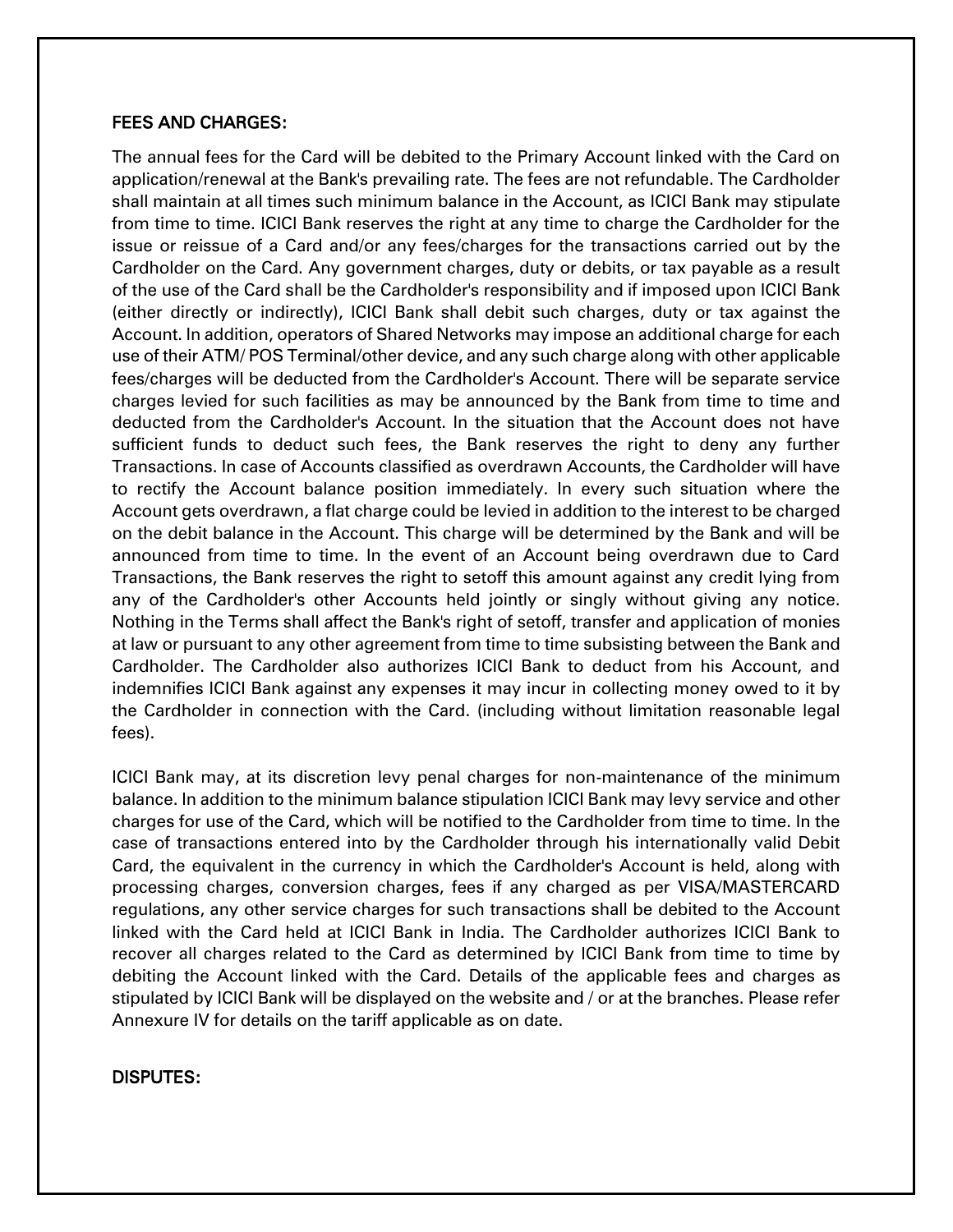ICICI Bank accepts no responsibility for refusal by any Merchant Establishment to accept and/or honor the Card. In case of dispute pertaining to a Transaction with a Merchant Establishment a charge/sales lip with the signature of the Cardholder together with the Card number noted thereon shall be conclusive evidence as between ICICI Bank and the Cardholder as to the extent of liability incurred by the Cardholder and ICICI Bank shall not be required to ensure that the Cardholder has duly received the goods purchased/to be purchased or has duly received the service availed/to be availed to the Cardholder's satisfaction. In case the Cardholder has any dispute in respect of any charge indicated in the Account Statement, the Cardholder shall advise details to ICICI Bank within 15 days of the Account Statement date failing which it will be construed that all charges are acceptable and in order. ICICI Bank may at its sole discretion accept any disputes on charges older than 15 days. ICICI Bank shall make bonafide and reasonable efforts to resolve an aggrieved Cardholder's disagreement with the applicable charge indicated in the Account Statement within two months of receipt of the notice of disagreement. If after such effort ICICI Bank determines that the charge indicated is correct then it shall communicate the same to the Cardholder along with details including a copy of the Sales Slip or payment requisition. Any dispute in respect of a Shared Network ATM Transaction will be resolved as per VISA/MASTERCARD regulations. ICICI Bank does not accept responsibility for any dealings the Cardholder may have with Shared Networks. In the event the Cardholder has any complaints concerning any Shared Network ATM, the Cardholder with the Shared Network should resolve the matter, and failure to do so will not relieve him from any obligations to ICICI Bank. However, the Cardholder should notify ICICI Bank of the complaint immediately.

#### QUALITY OF GOODS AND SERVICES:

ICICI Bank shall not in any way be responsible for merchandise, merchandise warranty or services purchased, or availed of by the Cardholder from Merchant Establishments, including on account of delay in delivery, non-delivery, non-receipt of goods or receipt of defective goods by the Cardholder. It must be distinctly understood that the Debit Card is purely a facility to the Cardholder to purchase goods and/or avail of services, ICICI Bank holds out no warranty or makes no representation about quality, delivery or otherwise of the merchandise. The Card Member with the Merchant Establishment must resolve any dispute or claim regarding the merchandise. The existence of the claim or dispute shall not relieve the Card Member of his/her obligation to pay all the Charges due to ICICI Bank and the Card Member agrees to pay promptly such charges.

#### GOVERNING LAW AND JURISDICTION:

ICICI Bank and Cardholder agree that any legal action or proceedings arising out of Terms shall be brought in the courts or tribunals at Mumbai in India and irrevocably submitting themselves to the jurisdiction of that court or tribunal. ICICI Bank may, however, in its absolute discretion commence any legal or proceedings arising out of these Terms and Conditions in any other court, tribunal or other appropriate forum, and the Cardholder hereby consents to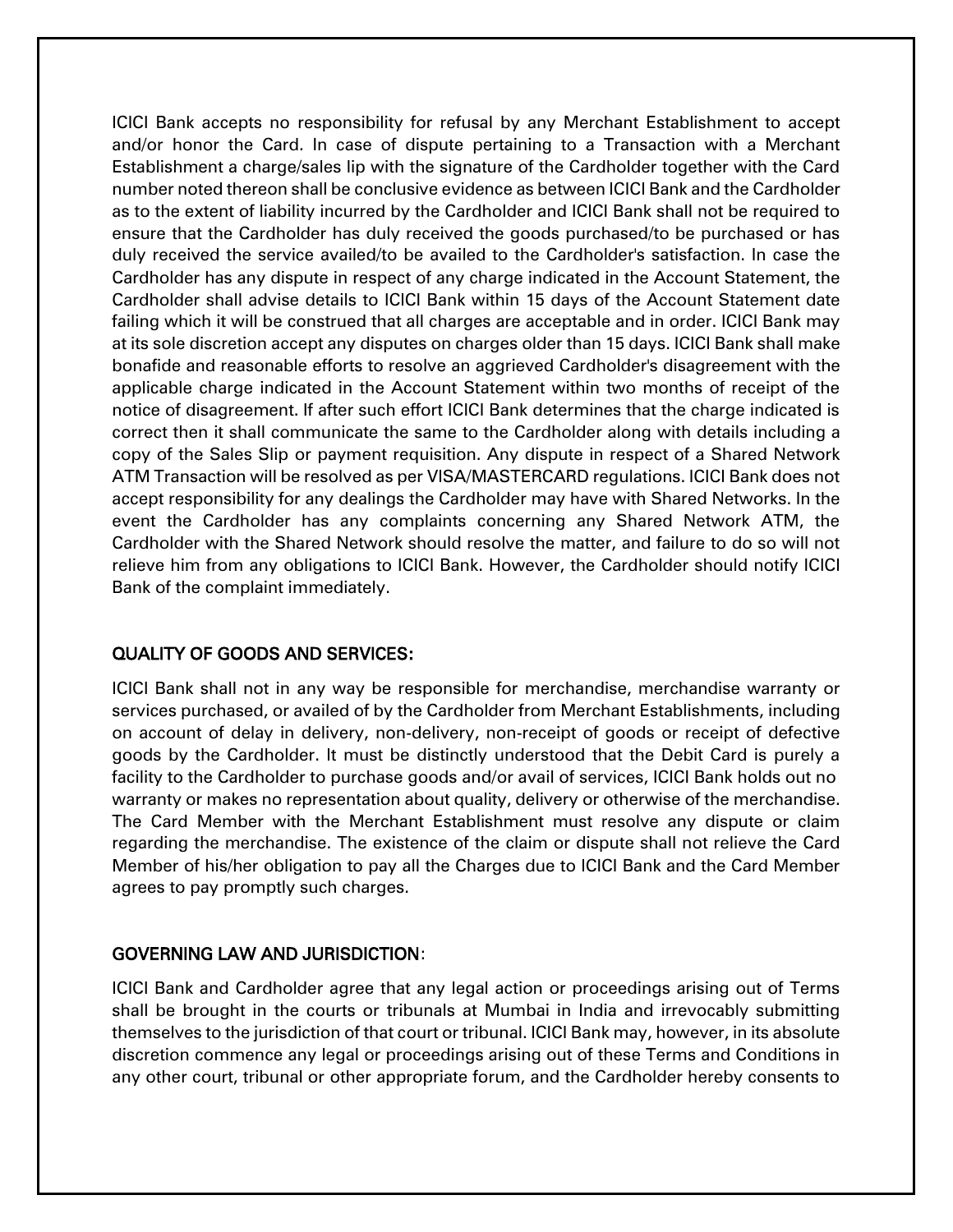the jurisdiction. These Terms shall be governed by and construed in accordance with the laws of India.

# NOTIFICATION OF CHANGES:

ICICI Bank shall have the absolute discretion to amend or supplement any of the Terms, features and benefits offered on the Card including, without limitation to, changes which affect interest charges or rates and methods of calculation at any time. The Cardholder shall be liable for all charges incurred and all other obligations under these revised Terms until all amounts under the Card are repaid in full. ICICI Bank may communicate the amended Terms by hosting the same on the ICICI Bank's website or in any other manner as decided by ICICI Bank from time to time. The Customer shall be responsible for regularly reviewing these Terms and Conditions including amendments thereto as may be posted on ICICI Bank's website. In the event the Cardholder, as a consequence of the change in the Terms, desires to discontinue the Card he may do so within a period of two months from the date of communication/ uploading of the amended Terms on the ICICI Bank's website. However, he shall be deemed to have accepted the amended Terms by continuing to use the Card post notification of such amended Terms. Any change in the Terms and Conditions shall be communicated to the Card Member, in the manner as aforesaid, one month prior to the date of their implementation.

#### INSURANCE BENEFIT:

The Insurance Cover which was earlier linked to Debit Card is now linked to Cardholders' ICICI Bank Account. The Account holder may, under the account, be offered various insurance benefits from time to time by ICICI Bank. Further, the Account holder also agrees that ICICI Bank may at any time (in its sole discretion and without giving any notice thereof to the Account holder or assigning any reason thereof) suspend, withdraw or cancel the benefit of such insurance cover, and there will be no binding obligation on ICICI Bank to continue this benefit.

For Details, please visit: [https://www.icicibank.com/Personal-Banking/account-deposit/savings-account/insurance-cover/terms](https://www.icicibank.com/Personal-Banking/account-deposit/savings-account/insurance-cover/terms-and-conditions.page?)[and-conditions.page?](https://www.icicibank.com/Personal-Banking/account-deposit/savings-account/insurance-cover/terms-and-conditions.page?)

#### ANNEXURE II

# DEBIT CARD FOR CURRENT ACCOUNT CORPORATE CARE AND CORPORATE INTERNET BANKING

Corporate Internet Banking: The Cardholder agrees that the Cardholder will need to use the Login id and Password ("Login Id" and "Password" refers to the 16 digit debit card number and the four digit PIN) issued to the Cardholder to access the Corporate Internet Banking website. The Cardholder can use the Card for viewing information/ transactions of the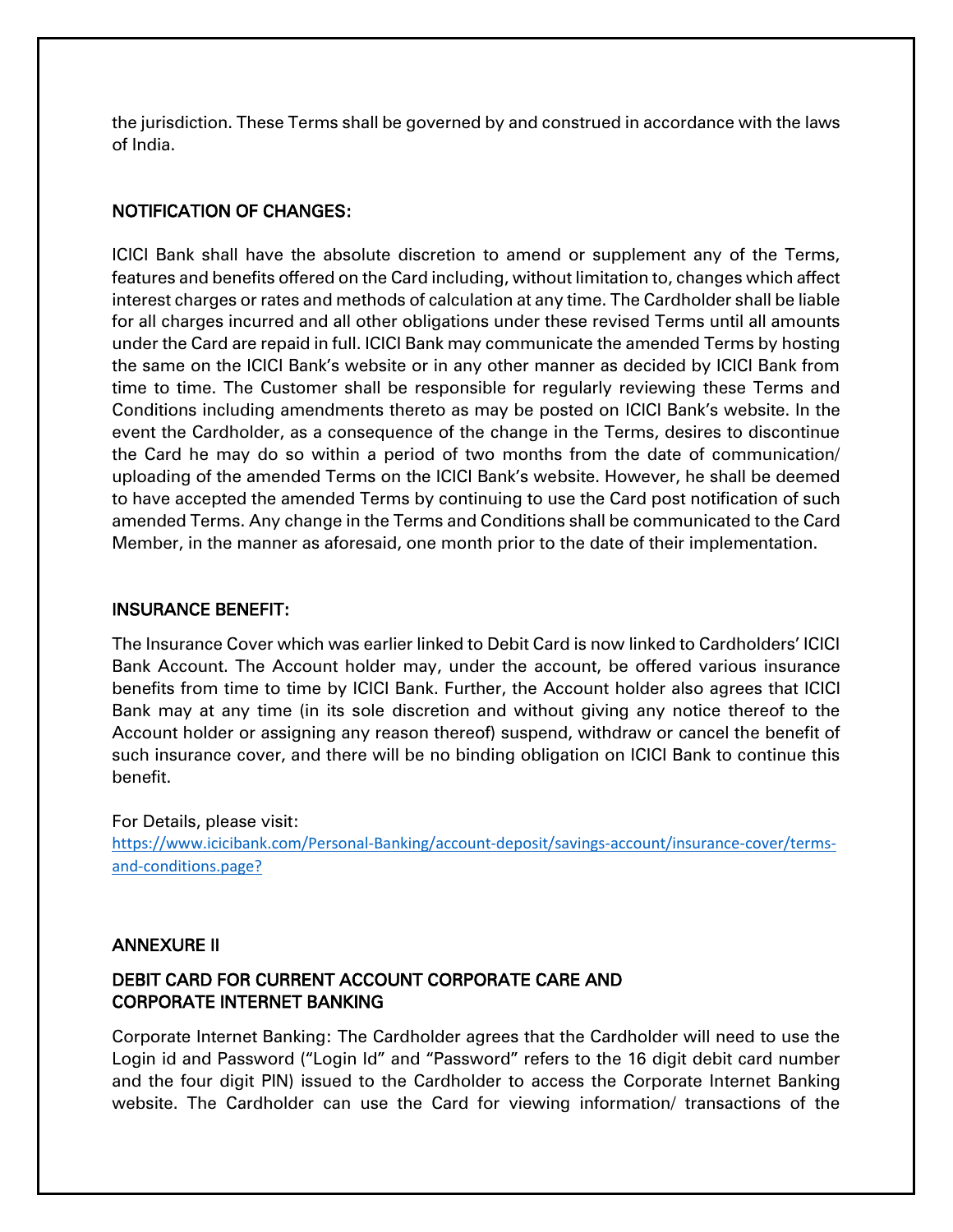Account(s). The Cardholder agrees that he shall comply with the terms and conditions for the usage of the Corporate Internet Banking. Corporate Care Services: The Cardholder can use the Login id and Password to access the Corporate Care Services. The Cardholder agrees that the Card will be used to access ICICI Bank's Corporate Care Services for seeking the Account related information and performing transactions. The Cardholder agrees that he shall be able to perform transactions through the Corporate Care Services only on acceptance of the application for the said Service by ICICI Bank and subject to the terms and conditions for the Corporate Care Service. By availing the Corporate Care Services and the Corporate Internet Banking Services, the Cardholder shall be governed by the respective terms and conditions pertaining to the said services, which terms and conditions shall be in addition to and not in derogation of the Terms and the terms and conditions relating to current account of the Cardholder. Inquiry Card The expression "Card" for the purposes of Account shall include Inquiry card issued to the authorized signatories of the Account who may/may not have applied for Cards or Corporate Care Services specifically. Inquiry card is issued by ICICI Bank for the purpose of providing view access to the Account information at ATM, Corporate Internet Banking and Corporate Care Services and cannot be used for performing any transactions including ATM and POS transactions. However, the authorized signatories may apply to ICICI Bank requesting for upgradation of the Inquiry card so as to include transaction access. ICICI Bank shall at its sole discretion decide whether it should provide the said Cardholder with transaction access on the Inquiry card. Upon receiving such request and the required documents to its satisfaction, ICICI Bank may provide with a transaction/usage limit, to the extent it may deem fit, on the Inquiry card.

#### Debit Card issued to proprietorship

- The Debit/ATM Card issued to the sole proprietor shall have a Password allotted to it by ICICI Bank The limit on withdrawals per Debit/ATM Card per day will be as specified by ICICI Bank from time to time.
- The Customer hereby authorises ICICI Bank to mail/ courier the Debit/ATM Card to his or her attention and the Password for the Debit/ATM card to the address as registered with the Bank.
- The Customer acknowledges and agrees that inadequate protection of the Debit/ATM Card or any disclosure of the confidentiality of the Password is entirely at his or her risk, and all transactions conducted with use of the Password shall be to his or her sole liability. The Customer shall not hold ICICI Bank liable for any unauthorised or fraudulent transactions done with the Debit/ATM Card allotted to him or her.

#### Debit Card issued to Partnership

 The Users of Debit/ATM Card named by the partnership firm are hereby authorised to avail and use all the facilities offered by ICICI Bank in respect of such Debit/ ATM Card, irrespective of the fact that such Users are not authorised signatories or same/ similar transaction needs to be performed by any of the authorised signatories jointly or otherwise.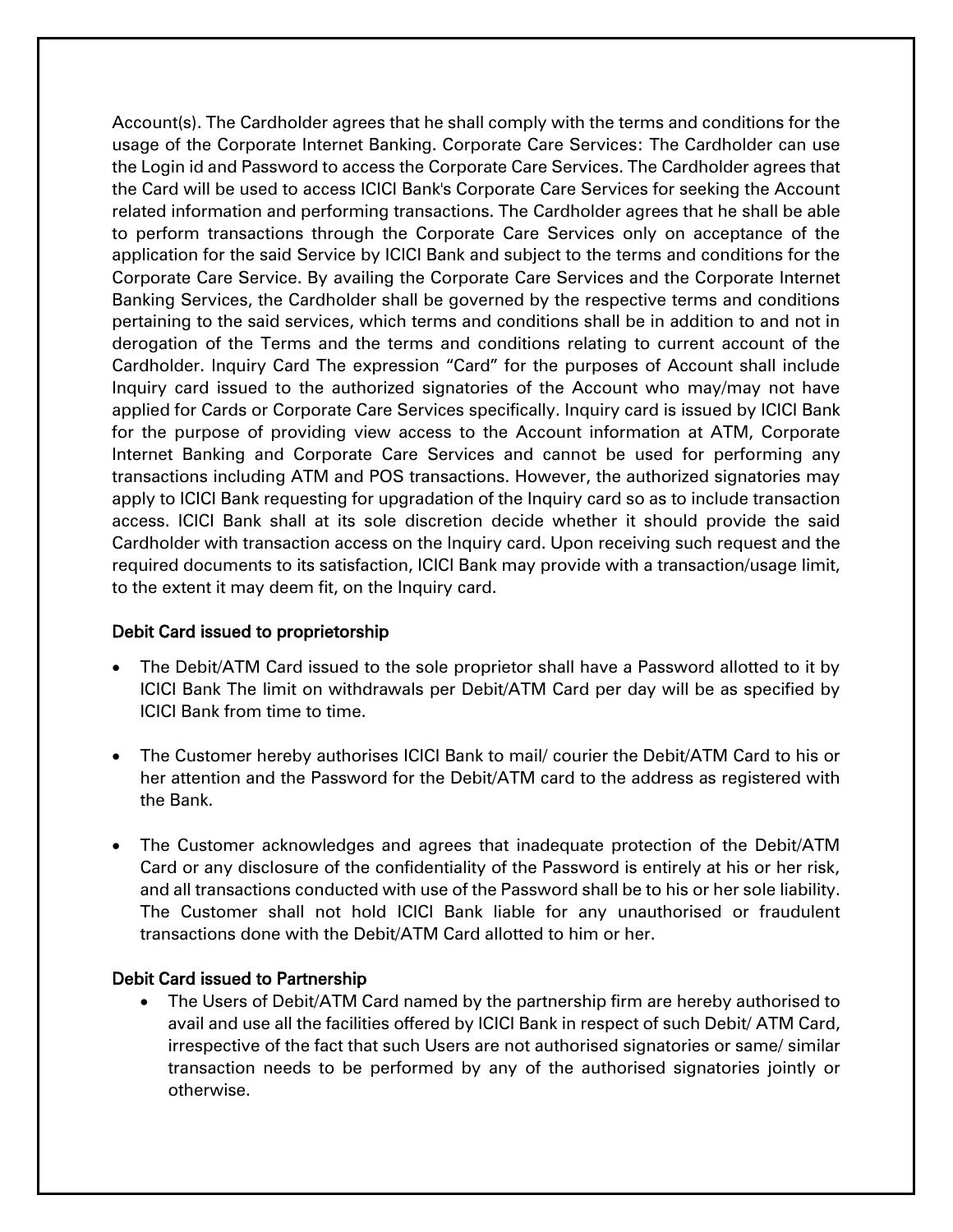- The authorised partner(s) may apply to ICICI Bank for the facility of Debit/ATM Card for official purposes of the firm with respect to the Account, and to singly operate the Account of the firm with the Debit/ATM Card; and do all such acts, deeds and things necessary, and to execute all such documents as are necessary, in connection therewith, and to operate the said proposed account in the name of the firm, using the aforesaid facilities, and to accept and adhere to all the terms and conditions as are necessary and comply with all other formalities as prescribed by ICICI Bank in this regard.
- Such number of Debit/ATM Cards shall be issued by ICICI Bank to the firm as may be agreed to by ICICI Bank from time to time. Each Debit/ATM Card issued to the firm shall have a Password allotted to it by ICICI Bank. The limit on withdrawals per Debit/ATM Card per day will be as specified by ICICI Bank from time to time.
- The firm hereby authorises ICICI Bank to mail/ courier the Debit/ATM Card(s) to the attention of the partner(s) who applies for the Debit/ATM Card facility, and the Password to the address of the firm as registered with ICICI Bank.
- The firm acknowledges and agrees that inadequate protection of the Debit/ATM Card(s) or any disclosure of the confidentiality of the Password is entirely at the firm's risk, and all transactions conducted with use of the Password shall be to the sole liability of the firm, and the firm shall not hold ICICI Bank liable for any unauthorised or fraudulent transactions done with the Debit/ATM Cards allotted to the firm. It shall be the firm's responsibility to distribute the Debit/ATM Cards and the Password to its authorised users, as mentioned above, and to maintain without any reference to ICICI Bank, its own records of the people who have been given Debit /ATM Cards from time to time.

#### ANNEXURE III

Cash withdrawal at Point-of-sale merchant terminals

These Terms and Conditions (the "Terms") apply to and regulate the cash at POS facility (the "Facility") provided by ICICI Bank and are in addition to and not in derogation of the Terms and Conditions governing the Debit Card facilities of ICICI Bank (the "Primary Terms and Conditions") as available on www.icicibank.com. To the extent of any inconsistency between these Terms and the Primary Terms and Conditions, these Terms shall prevail.

Terms used in capitalised form, however not defined herein under shall have the meaning assigned to them under the Primary Terms and Conditions.

#### I Definitions:

For the purposes of these Terms, the following terms shall have the meaning assigned to them herein under: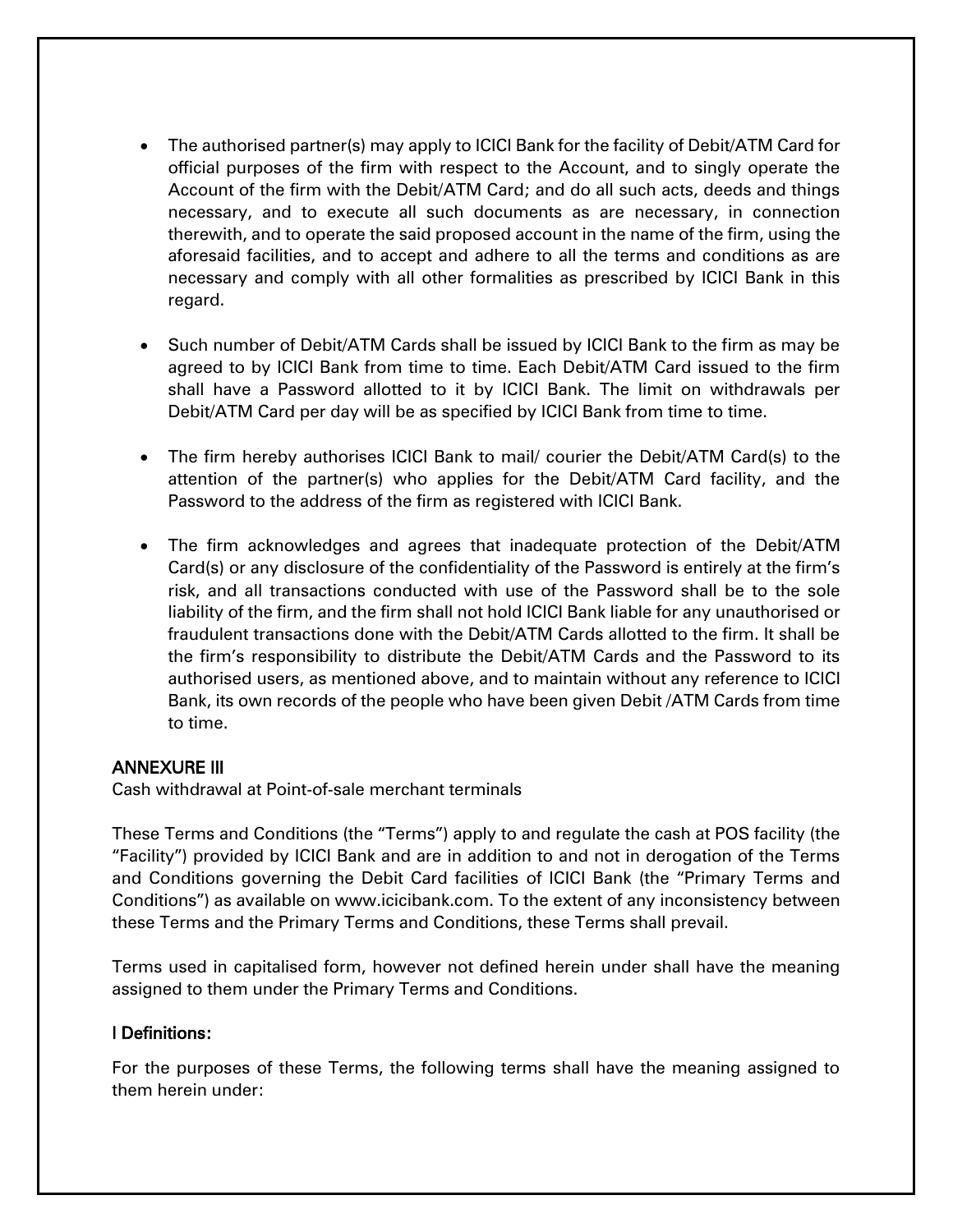"Cash Amount" refers to the amount of cash withdrawn by the Cardholder in accordance with the Facility

"Cash Transaction" refers to the transactions made by the Cardholder for withdrawal of cash from a POS terminal, in accordance with the Facility

"Cash Withdrawal Limit" refers to the maximum limit of cash which can be withdrawn from a POS Terminal through the usage of Card, by the Cardholder in a day, in accordance with the Facility

"Charge Slip" refers to the physical record confirming the Cash Transaction made by the Cardholder, which is generated by the POS Terminal.

"Fee" refers to the charges levied on the usage of the Facility provided by ICICI Bank to the Cardholder.

"Purchase Transaction" refers to the Transactions made by the Cardholder for making a purchase at a Merchant Establishment and paying for such purchase by using his Card at a POS Terminal

### II Terms of the Facility:

(a) The Facility is available to the Cardholders for Cash Transactions made at POS Terminals at select Merchant Establishments that are located in India, and o er the said Facility.

(b) The Cardholder shall specifically request for such cash withdrawal at the Merchant Establishment that ers the Facility. The Cardholder shall sign 2 copies of the Charge Slip generated by the POS Terminal, which, shall each display the Purchase Transaction and Cash Transaction separately in case the said Facility is availed by the Cardholder along with a Purchase Transaction. In the absence of any Purchase Transaction, the Charge Slip shall contain only the details of the Cash Transaction. There shall be two (2) copies of the Charge Slip that shall be generated for every Cash Transaction. The Cardholder shall sign both such copies of the Charge Slip. The Cardholder shall retain his copy of the Charge Slip and return the Merchant's copy of the Charge Slip to the Merchant Establishment. The Cardholder's signature on the Charge Slip constitutes the Cardholder's consent to the said Transaction and the applicable Terms. ICICI Bank reserves the right to approve/reject a Cash or Purchase Transaction made at the POS Terminal by the Cardholder. Any payment requisition received from a Merchant Establishment by ICICI Bank for payment under the said Facility, shall be conclusive proof that the payment recorded was properly incurred at the Merchant Establishment for the said amount and by the Cardholder using the Card, except where the Card has been lost, stolen or fraudulently misused, the burden of proof for which shall be on the Cardholder.

(c) The Cash Withdrawal Limit, under the said Facility is ₹1000/- (Rupees thousand only) per day, irrespective of the credit balance in the Account(s). It is not mandatory for the Cardholder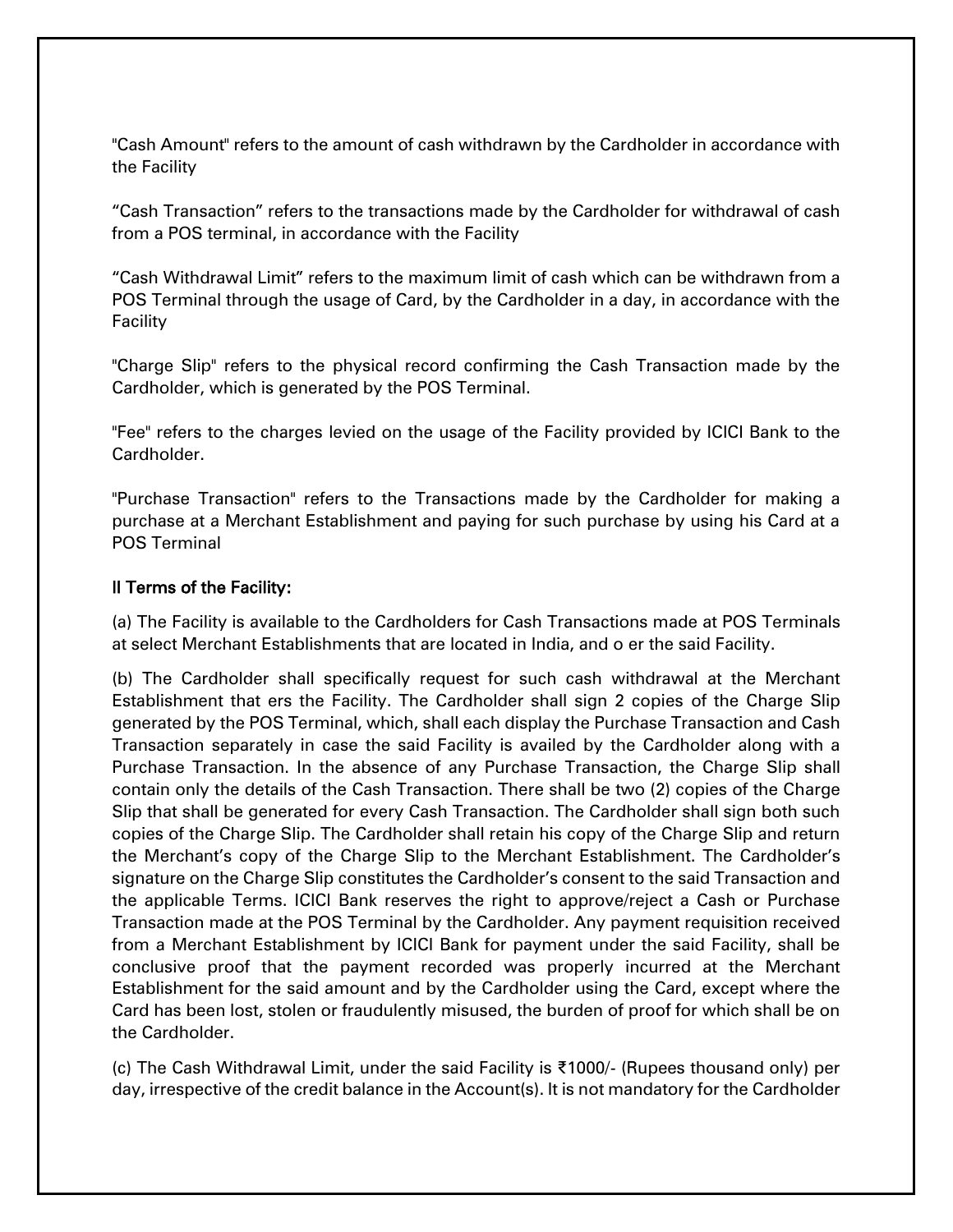to make a Purchase Transaction at the Merchant Establishment, to make a Cash Transaction under the said Facility.

(d)ICICI Bank shall charge the Cardholder a Fee for every Cash Transaction made under the said Facility. Details regarding the said Fee are available on the section on "Fees & Charges" available at our branches and on our website https://www.icicibank.com/servicecharges/service-charges.page ICICI Bank reserves the right to modify/change the Fee that shall be charged to the Cardholder for the said Facility, at its own discretion.

(e) The Cardholder agrees to not attempt to withdraw cash under the said Facility, using his/her Card, unless sufficient funds are available in his/her Account. The onus of ensuring adequate Account balances is entirely on the Cardholder

(f) ICICI Bank reserves the discretion to decline any Cash Transaction made by the Cardholder under the said Facility, originating from a Merchant Establishment located outside India, without assigning any reason.

(g) Neither ICICI Bank nor its Affiliates shall be liable for any unauthorized Cash Withdrawal Transactions at POS Terminal.

(h) ICICI Bank reserves the right, at its own discretion, to modify/change/alter the Terms of the said Facility, without any prior notice and continued usage of the Facility by the Cardholder shall amount to deemed acceptance by the Cardholder of such modified/revised Terms.

(i) ICICI Bank shall not be liable for any error in the Transaction made by the Merchant Establishment. The Cardholder should resolve the matter with the Merchant Establishment and failure to do so shall not relieve him from any obligations to ICICI Bank. However, the Cardholder should notify ICICI Bank of this complaint immediately.

# Annexure IV

Applicable tariff to be charged from time to time

| Joining Fee | ₹499/- plus GST for Coral/Coral Business/Expressions/ Expressions       |
|-------------|-------------------------------------------------------------------------|
|             | <b>Business Debit</b>                                                   |
|             | ₹ 599/- plus GST for Coral Paywave Debit Card                           |
|             | ₹ 999/- plus GST for Rubyx/Expressions DMRC Debit Card                  |
|             | ₹ 1999/- plus GST for Sapphiro/Sapphiro Business Debit Card             |
|             | ₹ 299/- plus GST for Unifare Debit Card                                 |
|             | ₹ 249/- plus GST for Coral+ Debit Card                                  |
|             | ₹799/- plus GST for Expressions Coral/ Expressions Coral Business Debit |
|             | Card                                                                    |
|             | ₹ 4999/- plus GST for Expressions Sapphiro Debit Card                   |
| Annual Fee* | ₹ 150/- + GST as applicable for first card holder                       |
|             | (For Gramin locations ₹ 99/- + GST)                                     |
|             | ₹ 150/- + GST as applicable for Second card holder                      |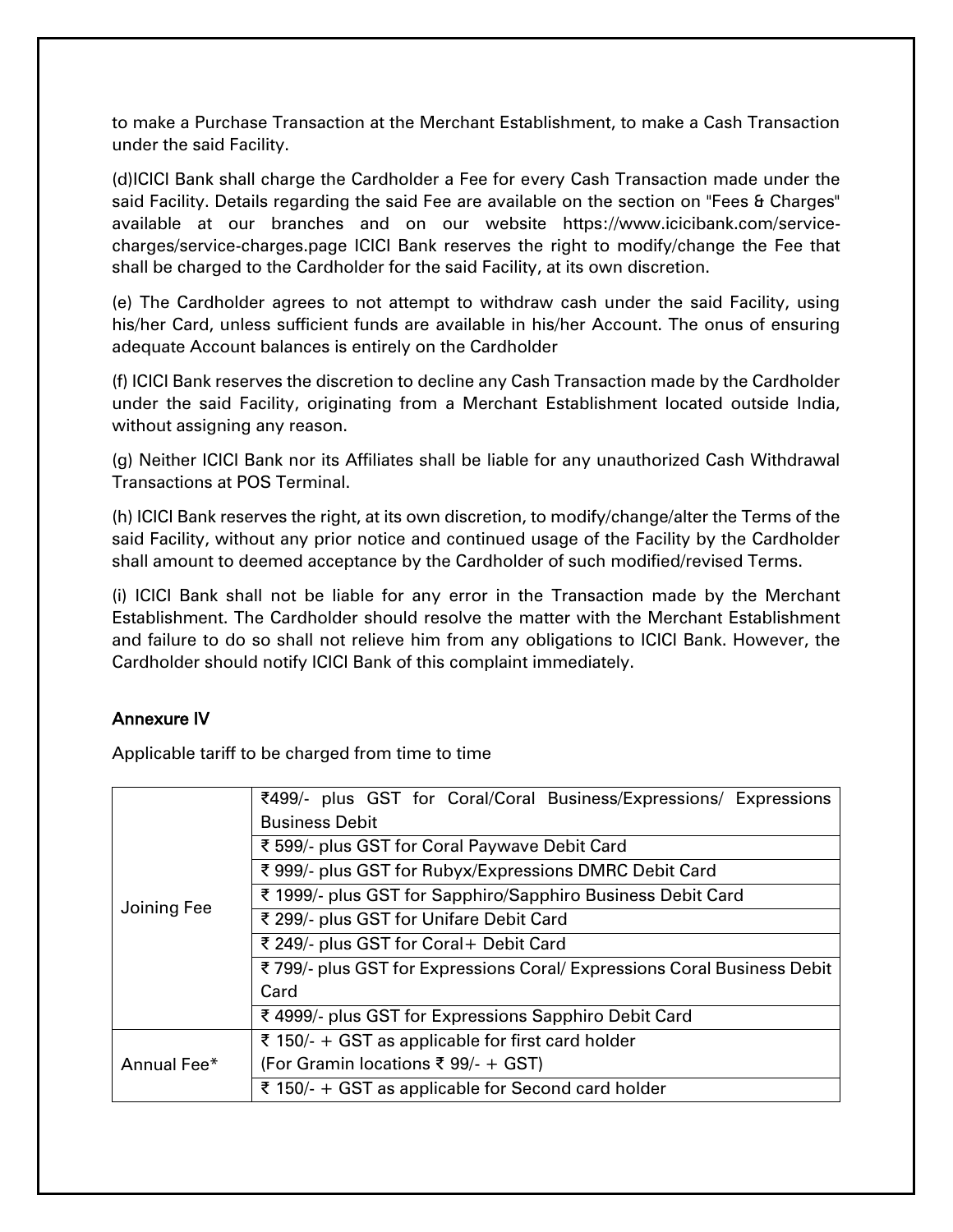|                 | (For Gramin locations ₹ 99/- + GST                                                                                                                        |
|-----------------|-----------------------------------------------------------------------------------------------------------------------------------------------------------|
|                 | ₹ 250/- + GST as applicable for each Business Banking Debit Card                                                                                          |
|                 | mapped to Current Account                                                                                                                                 |
|                 | ₹ 499/- + GST for Coral/Coral Business/ Expressions/ Expressions                                                                                          |
|                 | Business Debit Card from 2nd year onwards                                                                                                                 |
|                 | ₹ 599/- + GST for Coral Paywave Debit Card from 2nd year onwards                                                                                          |
|                 | ₹ 749/- + GST for Rubyx Debit Card from 2nd year onwards                                                                                                  |
|                 | ₹ 799/- + GST for Expressions Coral/ Expressions Coral Business Debit                                                                                     |
|                 | Card                                                                                                                                                      |
|                 | ₹ 299/- + GST for Unifare Debit Card from 2nd year onwards                                                                                                |
|                 | ₹ 999/- + GST for Expressions DMRC Debit Card from 2nd year onwards                                                                                       |
|                 | ₹ 1499/- + GST for Sapphiro/ Sapphiro Business Debit Card from 2nd                                                                                        |
|                 | year onwards                                                                                                                                              |
|                 | ₹ 4999/- + GST for Expressions Sapphiro Debit Card from 2nd year                                                                                          |
|                 | onwards                                                                                                                                                   |
| Monthly Fee*    | ₹ 249/- + GST for Coral+ (Plus) Debit Card                                                                                                                |
| Cancellation    | ₹ 249/- + GST for Coral+ (Plus) Debit Card, one-time fee applicable only                                                                                  |
| Fee             | if customer makes a request to cancel the card within 6 months of card                                                                                    |
|                 | issuance                                                                                                                                                  |
| Card            |                                                                                                                                                           |
| Replacement     | ₹ 200/- + GST                                                                                                                                             |
| Fee             |                                                                                                                                                           |
|                 | First 3 transactions (inclusive of financial and non-financial) in 6 metro                                                                                |
|                 | locations (Mumbai, New Delhi, Chennai, Kolkata, Bengaluru and                                                                                             |
| <b>ATM Cash</b> | Hyderabad) in a month - Free                                                                                                                              |
| charges from    | First 5 transactions (inclusive of financial and non-financial) in all other                                                                              |
| non-ICICI Bank  | locations in a month - Free                                                                                                                               |
| ATM**           | Maximum of 5 trxns free in a month with a cap of 3 free trxns in 6 metro                                                                                  |
|                 | locations Thereafter, ₹20 (exclusive of GST) per financial transaction and                                                                                |
|                 | ₹8.50 (exclusive of GST) per non-financial transaction)                                                                                                   |
| ATM charges     | First 5 transactions (inclusive of financial and non-financial) in a month<br>Free Thereafter, ₹20 (exclusive of GST) per financial transaction and ₹8.50 |
| from ICICI Bank | (exclusive of GST) per non-financial transaction All transactions are free                                                                                |
| <b>ATMs</b>     | for Current Account holders                                                                                                                               |
| <b>ATM</b>      |                                                                                                                                                           |
| withdrawal      |                                                                                                                                                           |
| charges from    | ₹ 125/- + 3.5% Currency Conversion Charges + GST as applicable                                                                                            |
| ATMs outside    |                                                                                                                                                           |
| India           |                                                                                                                                                           |
| <b>Balance</b>  |                                                                                                                                                           |
| enquiry         | ₹ 25/- + GST as applicable                                                                                                                                |
| charges from    |                                                                                                                                                           |
|                 |                                                                                                                                                           |